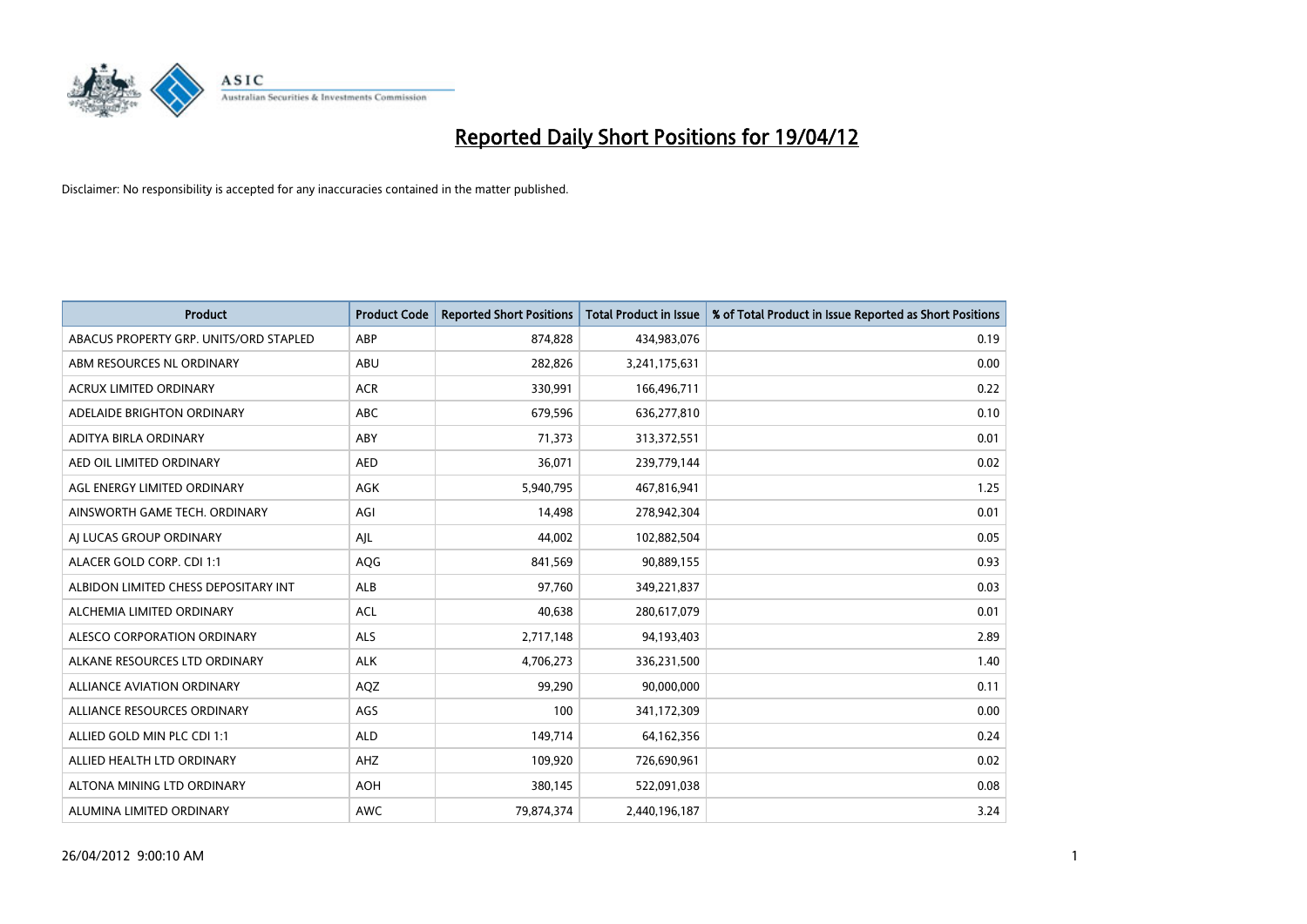

| <b>Product</b>                          | <b>Product Code</b> | <b>Reported Short Positions</b> | <b>Total Product in Issue</b> | % of Total Product in Issue Reported as Short Positions |
|-----------------------------------------|---------------------|---------------------------------|-------------------------------|---------------------------------------------------------|
| AMALGAMATED HOLDINGS ORDINARY           | AHD                 | 3.818                           | 157,596,140                   | 0.00                                                    |
| AMCOM TELECOMM. ORDINARY                | AMM                 | 5,000                           | 241,491,904                   | 0.00                                                    |
| AMCOR LIMITED ORDINARY                  | AMC                 | 7,119,668                       | 1,206,684,923                 | 0.58                                                    |
| AMP LIMITED ORDINARY                    | AMP                 | 4, 161, 155                     | 2,894,931,180                 | 0.14                                                    |
| AMPELLA MINING ORDINARY                 | <b>AMX</b>          | 1,890,629                       | 236,754,340                   | 0.79                                                    |
| ANSELL LIMITED ORDINARY                 | <b>ANN</b>          | 3,225,703                       | 130,656,668                   | 2.48                                                    |
| ANTARES ENERGY LTD ORDINARY             | AZZ                 | 193,255                         | 260,000,000                   | 0.07                                                    |
| ANZ BANKING GRP LTD ORDINARY            | ANZ                 | 14,733,007                      | 2,679,519,517                 | 0.50                                                    |
| APA GROUP STAPLED SECURITIES            | <b>APA</b>          | 20,243,139                      | 644,485,583                   | 3.14                                                    |
| APN NEWS & MEDIA ORDINARY               | <b>APN</b>          | 26,998,152                      | 649,010,756                   | 4.16                                                    |
| AQUARIUS PLATINUM. ORDINARY             | <b>AOP</b>          | 11,031,879                      | 470,312,578                   | 2.33                                                    |
| AQUILA RESOURCES ORDINARY               | <b>AQA</b>          | 4,730,439                       | 411,804,442                   | 1.14                                                    |
| ARAFURA RESOURCE LTD ORDINARY           | ARU                 | 10,075,973                      | 396,004,144                   | 2.54                                                    |
| ARB CORPORATION ORDINARY                | ARP                 | 31,106                          | 72,481,302                    | 0.04                                                    |
| ARDENT LEISURE GROUP STAPLED SECURITIES | AAD                 | 259,863                         | 334,209,401                   | 0.09                                                    |
| ARISTOCRAT LEISURE ORDINARY             | ALL                 | 14,317,983                      | 550,502,889                   | 2.61                                                    |
| ASCIANO LIMITED ORDINARY                | <b>AIO</b>          | 1,536,821                       | 975,385,664                   | 0.15                                                    |
| ASG GROUP LIMITED ORDINARY              | <b>ASZ</b>          | 6,800                           | 171,456,889                   | 0.00                                                    |
| ASPEN GROUP ORD/UNITS STAPLED           | <b>APZ</b>          | 535,264                         | 596,206,393                   | 0.09                                                    |
| ASPIRE MINING LTD ORDINARY              | AKM                 | 289,105                         | 620,594,556                   | 0.05                                                    |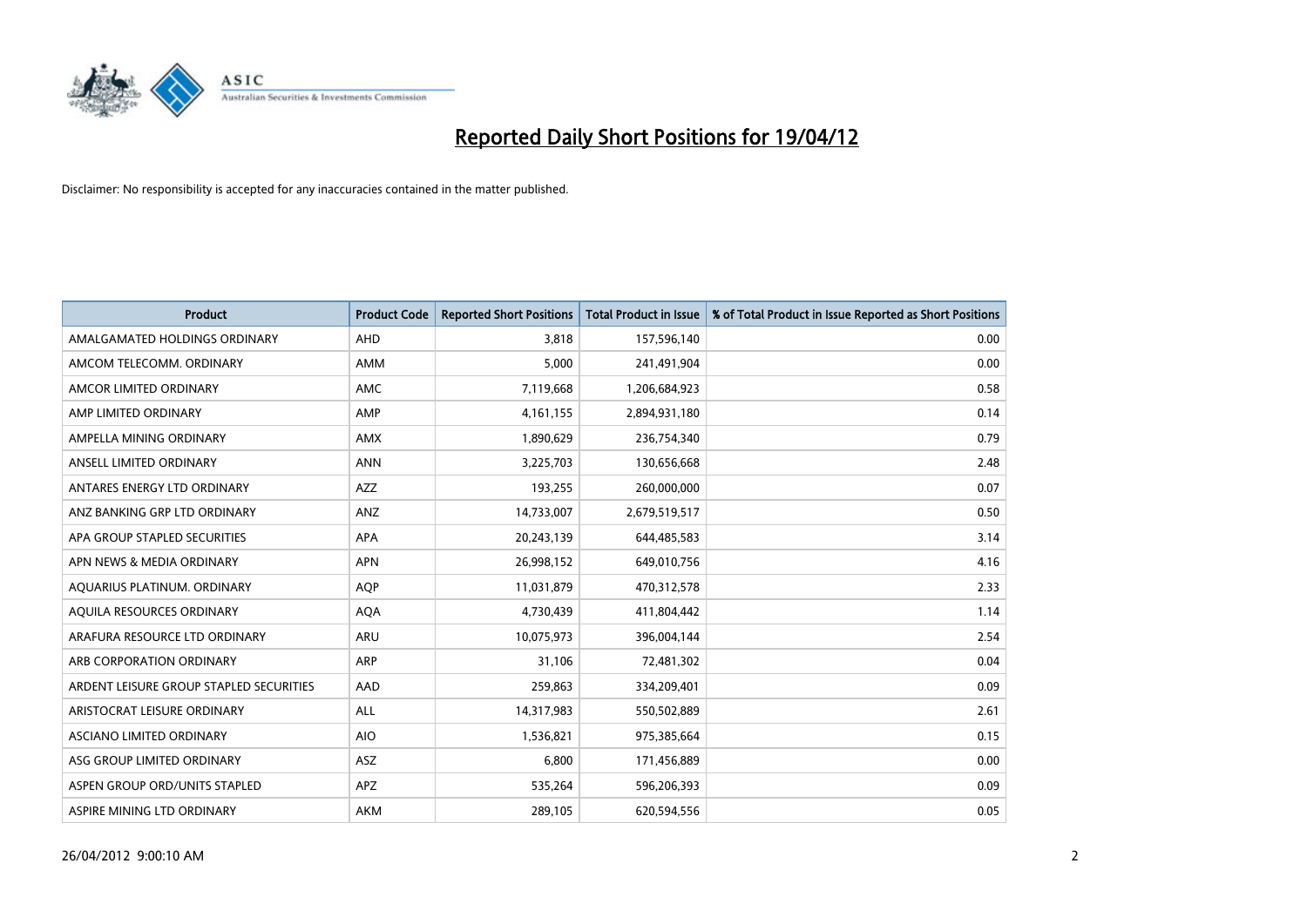

| <b>Product</b>                          | <b>Product Code</b> | <b>Reported Short Positions</b> | <b>Total Product in Issue</b> | % of Total Product in Issue Reported as Short Positions |
|-----------------------------------------|---------------------|---------------------------------|-------------------------------|---------------------------------------------------------|
| <b>ASTON RES LTD ORDINARY</b>           | <b>AZT</b>          | 1,230,824                       | 204,747,813                   | 0.59                                                    |
| ASTRO JAP PROP GROUP STAPLED SECURITIES | AJA                 | 38,780                          | 58,445,002                    | 0.06                                                    |
| ASX LIMITED ORDINARY                    | ASX                 | 3,657,863                       | 175,136,729                   | 2.08                                                    |
| ATLAS IRON LIMITED ORDINARY             | AGO                 | 16,001,205                      | 895,374,560                   | 1.76                                                    |
| AUCKLAND INTERNATION ORDINARY           | AIA                 | 368,636                         | 1,327,230,189                 | 0.03                                                    |
| <b>AURORA OIL &amp; GAS ORDINARY</b>    | <b>AUT</b>          | 5,693,591                       | 411,655,343                   | 1.39                                                    |
| AUSDRILL LIMITED ORDINARY               | ASL                 | 1,321,602                       | 303,821,487                   | 0.43                                                    |
| AUSENCO LIMITED ORDINARY                | AAX                 | 736,876                         | 123,872,665                   | 0.59                                                    |
| AUSGOLD LIMITED ORDINARY                | <b>AUC</b>          | 27,600                          | 123,223,571                   | 0.02                                                    |
| <b>AUSTAL LIMITED ORDINARY</b>          | ASB                 | 190,133                         | 188,193,007                   | 0.10                                                    |
| AUSTAR UNITED ORDINARY                  | <b>AUN</b>          | 2,615,689                       | 1,271,505,737                 | 0.21                                                    |
| AUSTIN ENGINEERING ORDINARY             | ANG                 | 18,472                          | 72,314,403                    | 0.02                                                    |
| AUSTRALAND PROPERTY STAPLED SECURITY    | <b>ALZ</b>          | 467,096                         | 576,846,597                   | 0.07                                                    |
| AUSTRALIAN AGRICULT, ORDINARY           | AAC                 | 733,945                         | 312,905,085                   | 0.22                                                    |
| AUSTRALIAN INFRASTR, UNITS/ORDINARY     | <b>AIX</b>          | 11,409,521                      | 620,733,944                   | 1.83                                                    |
| AUSTRALIAN PHARM. ORDINARY              | API                 | 232,000                         | 488,115,883                   | 0.05                                                    |
| AUTOMOTIVE HOLDINGS ORDINARY            | AHE                 | 4,404                           | 260,579,682                   | 0.00                                                    |
| AVIENNINGS LIMITED ORDINARY             | <b>AVJ</b>          | 225,001                         | 274,588,694                   | 0.08                                                    |
| AWE LIMITED ORDINARY                    | <b>AWE</b>          | 3,012,293                       | 521,871,941                   | 0.58                                                    |
| AZIMUTH RES LTD ORDINARY                | <b>AZH</b>          | 222,200                         | 398,400,724                   | 0.05                                                    |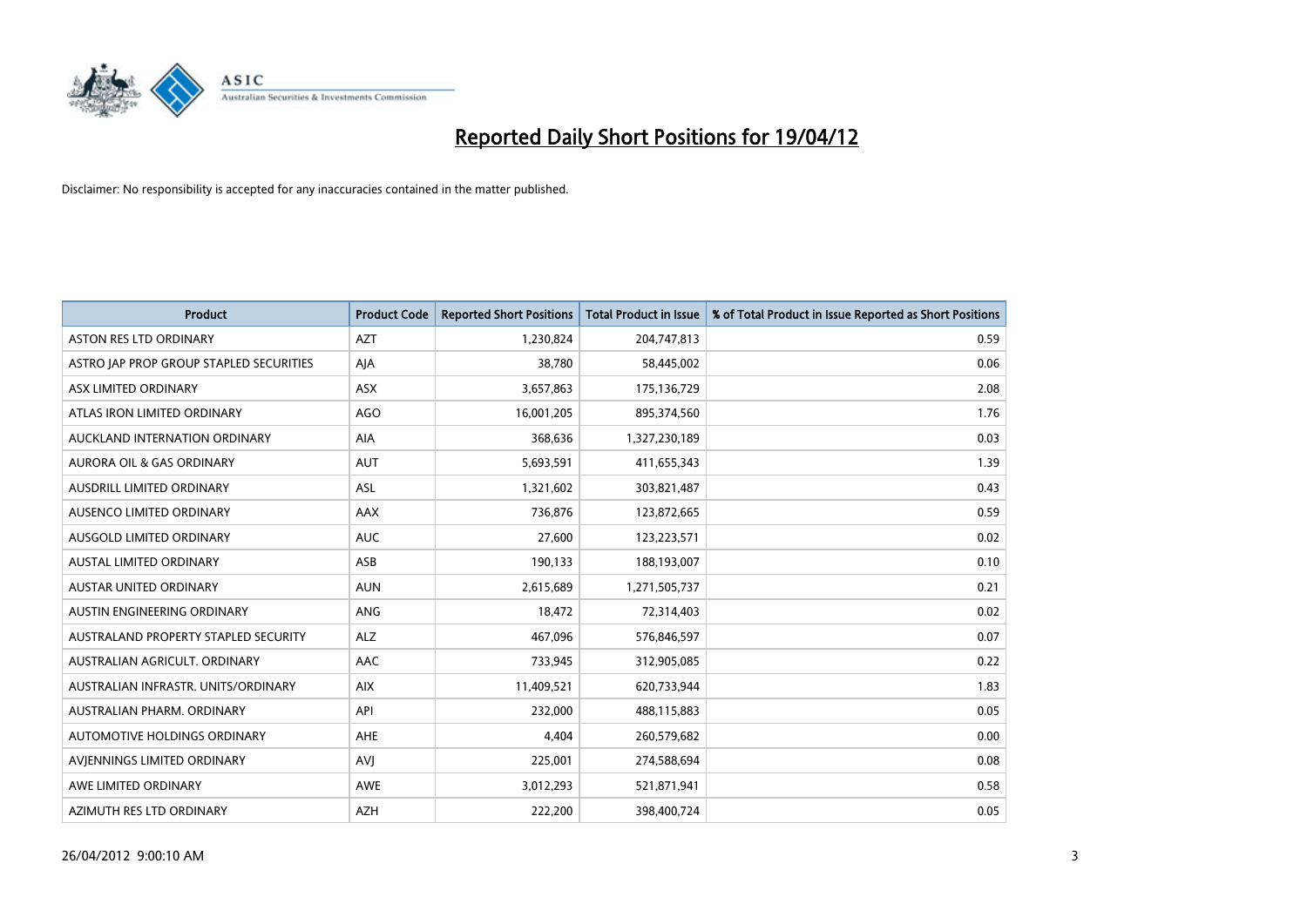

| <b>Product</b>                       | <b>Product Code</b> | <b>Reported Short Positions</b> | <b>Total Product in Issue</b> | % of Total Product in Issue Reported as Short Positions |
|--------------------------------------|---------------------|---------------------------------|-------------------------------|---------------------------------------------------------|
| AZUMAH RESOURCES ORDINARY            | <b>AZM</b>          | 2,190,100                       | 333,614,095                   | 0.66                                                    |
| BANDANNA ENERGY ORDINARY             | <b>BND</b>          | 3,167,354                       | 528,481,199                   | 0.59                                                    |
| BANK OF QUEENSLAND. ORDINARY         | <b>BOQ</b>          | 9,689,147                       | 277,288,396                   | 3.49                                                    |
| <b>BANNERMAN RESOURCES ORDINARY</b>  | <b>BMN</b>          | 10,000                          | 299,538,975                   | 0.00                                                    |
| <b>BASE RES LIMITED ORDINARY</b>     | <b>BSE</b>          | 355,100                         | 460,440,029                   | 0.07                                                    |
| <b>BATHURST RESOURCES ORDINARY</b>   | <b>BTU</b>          | 31,290,298                      | 695,447,997                   | 4.49                                                    |
| <b>BC IRON LIMITED ORDINARY</b>      | <b>BCI</b>          | 271,330                         | 103,861,000                   | 0.26                                                    |
| BEACH ENERGY LIMITED ORDINARY        | <b>BPT</b>          | 27,184,251                      | 1,199,253,779                 | 2.27                                                    |
| BEADELL RESOURCE LTD ORDINARY        | <b>BDR</b>          | 6,911,458                       | 716,004,752                   | 0.98                                                    |
| BENDIGO AND ADELAIDE ORDINARY        | <b>BEN</b>          | 4,065,073                       | 396,432,327                   | 1.00                                                    |
| BERKELEY RESOURCES ORDINARY          | <b>BKY</b>          | 202,785                         | 174,298,273                   | 0.12                                                    |
| BETASHARES ASX RES ETF UNITS         | <b>ORE</b>          | 79,330                          | 4,220,217                     | 1.88                                                    |
| <b>BHP BILLITON LIMITED ORDINARY</b> | <b>BHP</b>          | 19,516,015                      | 3,211,691,105                 | 0.58                                                    |
| <b>BILLABONG ORDINARY</b>            | <b>BBG</b>          | 24,762,959                      | 255,102,103                   | 9.69                                                    |
| <b>BIOTA HOLDINGS ORDINARY</b>       | <b>BTA</b>          | 324,277                         | 181,853,957                   | 0.18                                                    |
| BLUESCOPE STEEL LTD ORDINARY         | <b>BSL</b>          | 40,860,717                      | 3,349,185,247                 | 1.22                                                    |
| <b>BOART LONGYEAR ORDINARY</b>       | <b>BLY</b>          | 3,495,954                       | 461,163,412                   | 0.75                                                    |
| <b>BOOM LOGISTICS ORDINARY</b>       | <b>BOL</b>          | 18,628                          | 468,663,585                   | 0.00                                                    |
| <b>BORAL LIMITED, ORDINARY</b>       | <b>BLD</b>          | 37,148,010                      | 758,572,140                   | 4.90                                                    |
| <b>BRADKEN LIMITED ORDINARY</b>      | <b>BKN</b>          | 6,619,450                       | 168,629,376                   | 3.92                                                    |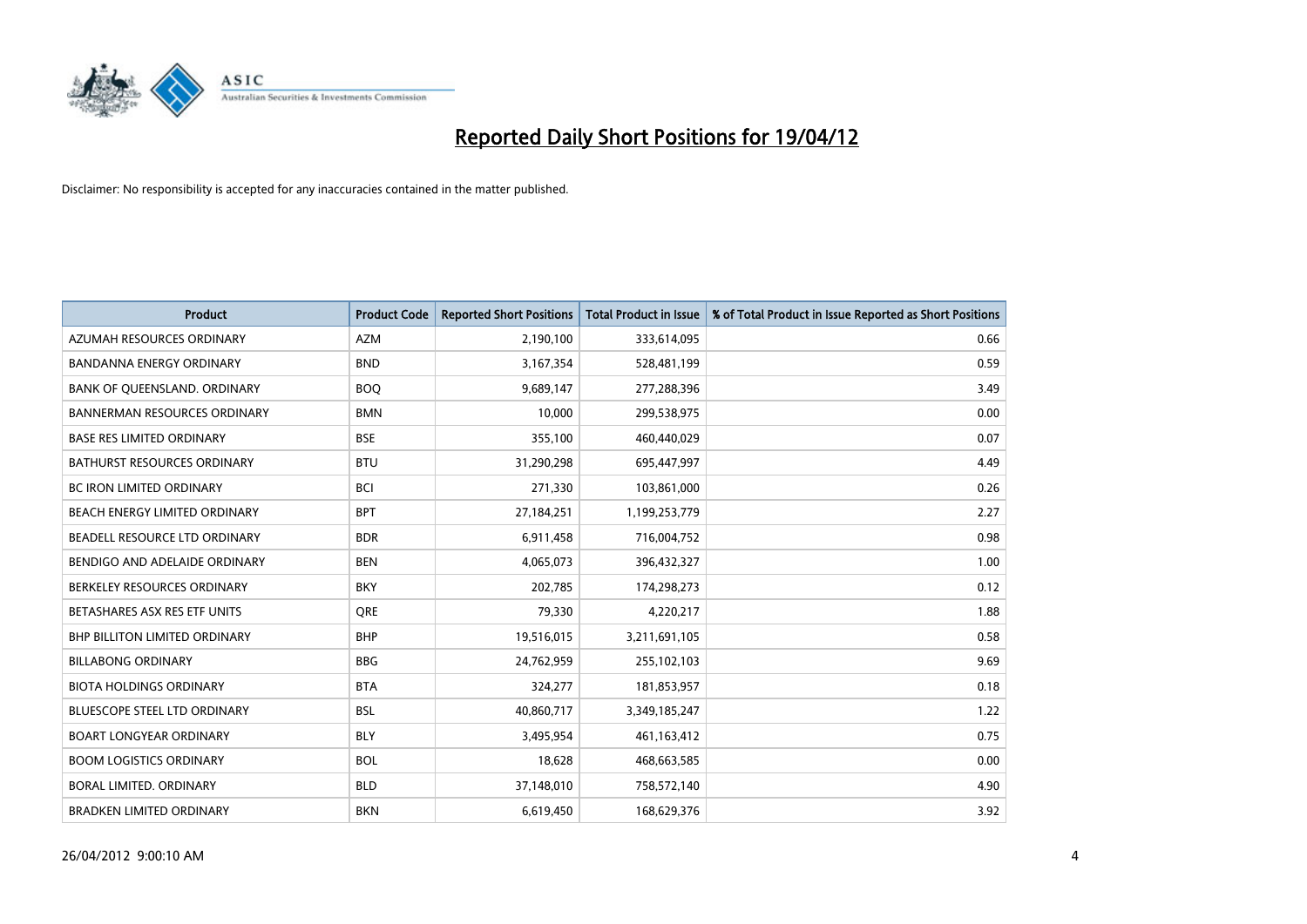

| <b>Product</b>                          | <b>Product Code</b> | <b>Reported Short Positions</b> | <b>Total Product in Issue</b> | % of Total Product in Issue Reported as Short Positions |
|-----------------------------------------|---------------------|---------------------------------|-------------------------------|---------------------------------------------------------|
| <b>BRAMBLES LIMITED ORDINARY</b>        | <b>BXB</b>          | 9,966,920                       | 1,480,960,359                 | 0.66                                                    |
| BREVILLE GROUP LTD ORDINARY             | <b>BRG</b>          | 30,117                          | 130,095,322                   | 0.02                                                    |
| <b>BRICKWORKS LIMITED ORDINARY</b>      | <b>BKW</b>          | 25,303                          | 147,567,333                   | 0.02                                                    |
| <b>BROCKMAN RESOURCES ORDINARY</b>      | <b>BRM</b>          | 433,990                         | 145,053,151                   | 0.30                                                    |
| BT INVESTMENT MNGMNT ORDINARY           | <b>BTT</b>          | 1,384                           | 267,906,977                   | 0.00                                                    |
| <b>BURU ENERGY ORDINARY</b>             | <b>BRU</b>          | 7,847,064                       | 234,219,477                   | 3.35                                                    |
| <b>BWP TRUST ORDINARY UNITS</b>         | <b>BWP</b>          | 489,743                         | 525,255,093                   | 0.08                                                    |
| CABCHARGE AUSTRALIA ORDINARY            | CAB                 | 584,464                         | 120,437,014                   | 0.49                                                    |
| CALTEX AUSTRALIA ORDINARY               | <b>CTX</b>          | 6,758,392                       | 270,000,000                   | 2.49                                                    |
| <b>CAMPBELL BROTHERS ORDINARY</b>       | <b>CPB</b>          | 1,526,469                       | 67,503,411                    | 2.26                                                    |
| CAPE LAMBERT RES LTD ORDINARY           | <b>CFE</b>          | 199,306                         | 689,108,792                   | 0.02                                                    |
| CARABELLA RES LTD ORDINARY              | <b>CLR</b>          | 40,369                          | 133,642,797                   | 0.03                                                    |
| <b>CARBON ENERGY ORDINARY</b>           | <b>CNX</b>          | 48,071                          | 772,293,626                   | 0.01                                                    |
| <b>CARDNO LIMITED ORDINARY</b>          | CDD                 | 31,358                          | 138,094,885                   | 0.02                                                    |
| CARNARVON PETROLEUM ORDINARY            | <b>CVN</b>          | 322,484                         | 694,644,634                   | 0.05                                                    |
| CARSALES.COM LTD ORDINARY               | <b>CRZ</b>          | 27,040,144                      | 233,684,223                   | 11.56                                                   |
| CASH CONVERTERS ORDINARY                | CCV                 | 42,936                          | 379,761,025                   | 0.01                                                    |
| CENTRO RETAIL AUST ORD/UNIT STAPLED SEC | <b>CRF</b>          | 10,915,000                      | 1,340,723,189                 | 0.81                                                    |
| CERAMIC FUEL CELLS ORDINARY             | <b>CFU</b>          | 146,512                         | 1,366,298,863                 | 0.00                                                    |
| CFS RETAIL PROPERTY UNITS               | <b>CFX</b>          | 60,643,303                      | 2,839,591,911                 | 2.14                                                    |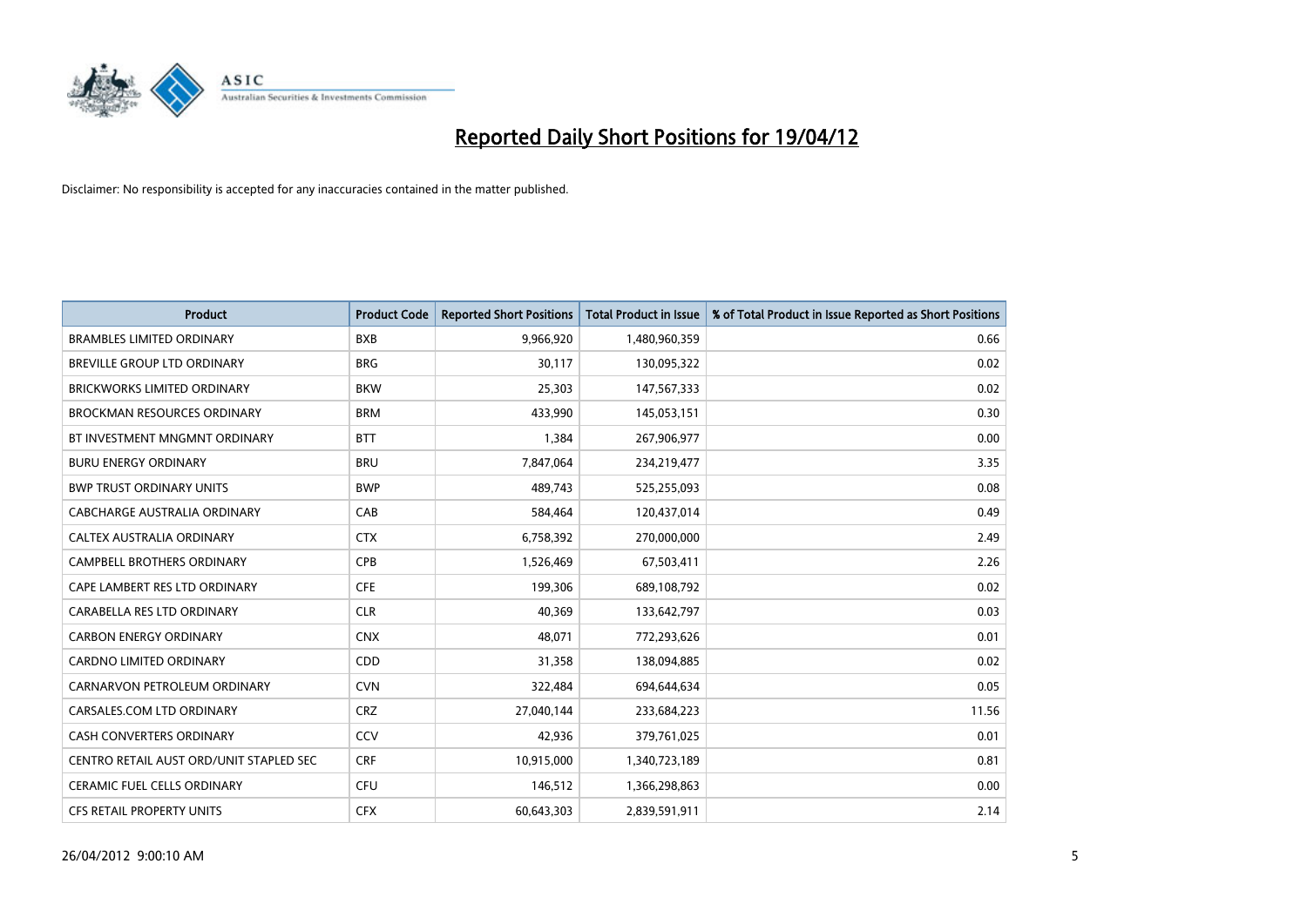

| <b>Product</b>                           | <b>Product Code</b> | <b>Reported Short Positions</b> | <b>Total Product in Issue</b> | % of Total Product in Issue Reported as Short Positions |
|------------------------------------------|---------------------|---------------------------------|-------------------------------|---------------------------------------------------------|
| <b>CGA MINING LIMITED ORDINARY</b>       | CGX                 | 134,604                         | 337,725,726                   | 0.04                                                    |
| CHALLENGER DIV.PRO. STAPLED UNITS        | <b>CDI</b>          | 235,360                         | 883,903,667                   | 0.02                                                    |
| <b>CHALLENGER INFRAST, STAPLED UNITS</b> | <b>CIF</b>          | 77,617                          | 316,223,785                   | 0.02                                                    |
| <b>CHALLENGER LIMITED ORDINARY</b>       | <b>CGF</b>          | 2,675,504                       | 546,855,644                   | 0.48                                                    |
| CHARTER HALL GROUP STAPLED US PROHIBIT.  | <b>CHC</b>          | 290,818                         | 308,610,130                   | 0.09                                                    |
| <b>CHARTER HALL OFFICE UNIT</b>          | COO                 | 182,023                         | 493,319,730                   | 0.03                                                    |
| <b>CHARTER HALL RETAIL UNITS</b>         | <b>CQR</b>          | 707,855                         | 299,628,571                   | 0.22                                                    |
| <b>CHORUS LIMITED ORDINARY</b>           | <b>CNU</b>          | 1,474,978                       | 385,082,123                   | 0.39                                                    |
| <b>CLOUGH LIMITED ORDINARY</b>           | <b>CLO</b>          | 82,492                          | 773,313,572                   | 0.00                                                    |
| <b>CNPR GRP UNITS/ORD STAPLED</b>        | <b>CNP</b>          | 2,537                           | 972,414,514                   | 0.00                                                    |
| COAL OF AFRICA LTD ORDINARY              | <b>CZA</b>          | 958,033                         | 662,484,573                   | 0.14                                                    |
| <b>COALSPUR MINES LTD ORDINARY</b>       | <b>CPL</b>          | 7,917,994                       | 620,729,899                   | 1.26                                                    |
| COBAR CONSOLIDATED ORDINARY              | CCU                 | 262,926                         | 208,893,687                   | 0.12                                                    |
| COCA-COLA AMATIL ORDINARY                | <b>CCL</b>          | 12,504,317                      | 761,319,007                   | 1.62                                                    |
| <b>COCHLEAR LIMITED ORDINARY</b>         | COH                 | 6,230,610                       | 56,929,432                    | 10.94                                                   |
| <b>COCKATOO COAL ORDINARY</b>            | <b>COK</b>          | 4,585,782                       | 1,016,746,908                 | 0.45                                                    |
| <b>COKAL LTD ORDINARY</b>                | <b>CKA</b>          | 95,452                          | 411,046,892                   | 0.02                                                    |
| COMMONWEALTH BANK, ORDINARY              | <b>CBA</b>          | 27,952,392                      | 1,592,154,780                 | 1.71                                                    |
| <b>COMMONWEALTH PROP ORDINARY UNITS</b>  | <b>CPA</b>          | 30,123,929                      | 2,389,601,065                 | 1.26                                                    |
| <b>COMPASS RESOURCES ORDINARY</b>        | <b>CMR</b>          | 63,000                          | 1,403,744,100                 | 0.00                                                    |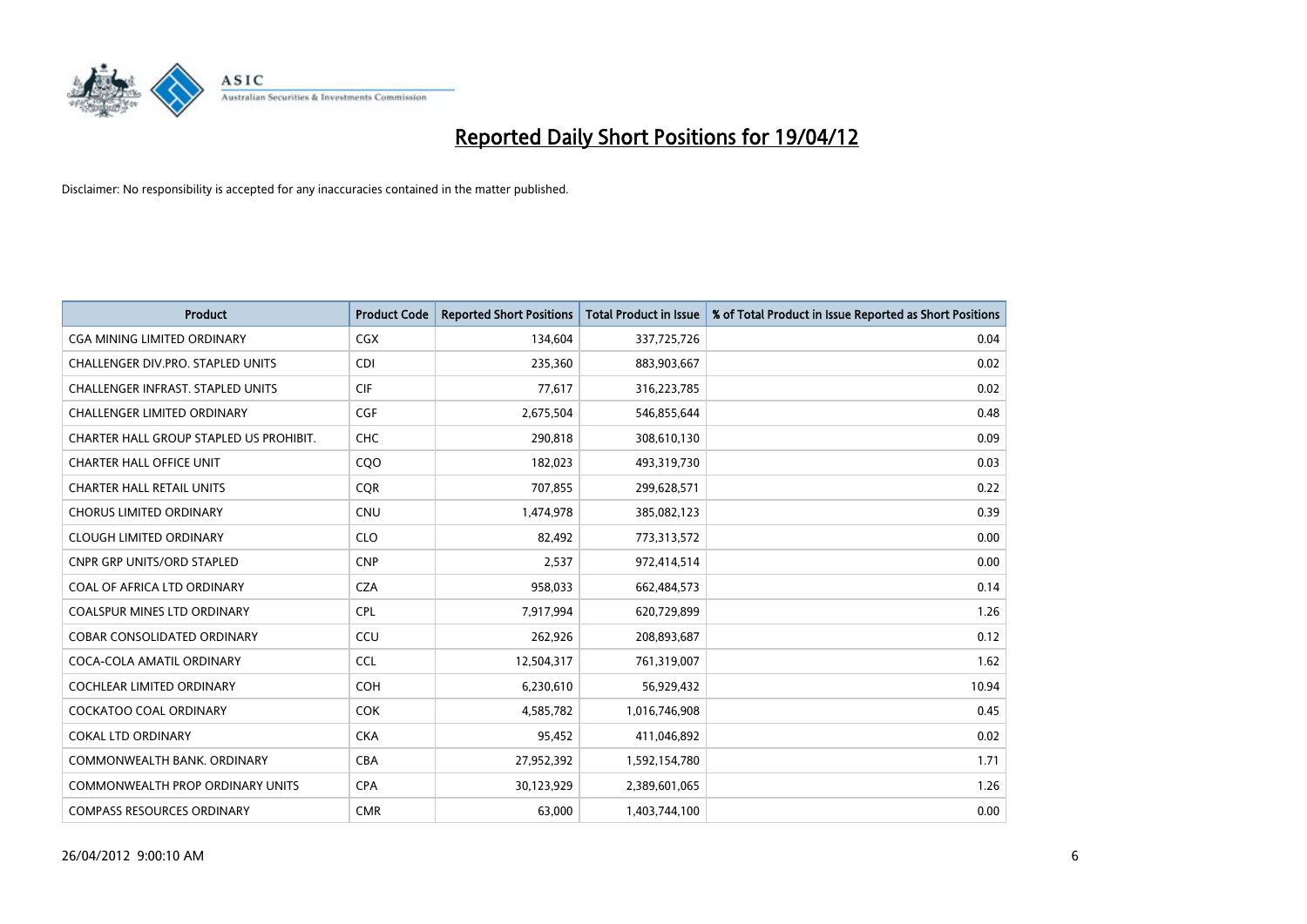

| <b>Product</b>                          | <b>Product Code</b> | <b>Reported Short Positions</b> | <b>Total Product in Issue</b> | % of Total Product in Issue Reported as Short Positions |
|-----------------------------------------|---------------------|---------------------------------|-------------------------------|---------------------------------------------------------|
| <b>COMPUTERSHARE LTD ORDINARY</b>       | <b>CPU</b>          | 9,477,852                       | 555,664,059                   | 1.69                                                    |
| CONSOLIDATED MEDIA. ORDINARY            | <b>CMI</b>          | 365,987                         | 561,834,996                   | 0.06                                                    |
| CONTINENTAL COAL LTD ORDINARY           | CCC                 | 285,527                         | 421,018,421                   | 0.07                                                    |
| COOPER ENERGY LTD ORDINARY              | <b>COE</b>          | 515                             | 292,791,528                   | 0.00                                                    |
| <b>CREDIT CORP GROUP ORDINARY</b>       | <b>CCP</b>          | 4,756                           | 45,571,114                    | 0.01                                                    |
| <b>CROMWELL PROP STAPLED SECURITIES</b> | <b>CMW</b>          | 17,863                          | 1,168,086,516                 | 0.00                                                    |
| <b>CROWN LIMITED ORDINARY</b>           | <b>CWN</b>          | 4,226,994                       | 728,394,185                   | 0.59                                                    |
| <b>CSG LIMITED ORDINARY</b>             | CSV                 | 759,881                         | 282,567,499                   | 0.27                                                    |
| <b>CSL LIMITED ORDINARY</b>             | <b>CSL</b>          | 8,110,110                       | 514,490,422                   | 1.58                                                    |
| <b>CSR LIMITED ORDINARY</b>             | <b>CSR</b>          | 28,265,246                      | 506,000,315                   | 5.58                                                    |
| <b>CUDECO LIMITED ORDINARY</b>          | CDU                 | 3,077,050                       | 190,709,873                   | 1.64                                                    |
| <b>CUE ENERGY RESOURCE ORDINARY</b>     | <b>CUE</b>          | 3,111,943                       | 695,153,053                   | 0.44                                                    |
| <b>CUSTOMERS LIMITED ORDINARY</b>       | <b>CUS</b>          | 18,075                          | 134,869,357                   | 0.01                                                    |
| DART ENERGY LTD ORDINARY                | <b>DTE</b>          | 16,105,486                      | 736,141,536                   | 2.18                                                    |
| DAVID JONES LIMITED ORDINARY            | <b>DJS</b>          | 43,654,606                      | 524,940,325                   | 8.31                                                    |
| <b>DECMIL GROUP LIMITED ORDINARY</b>    | <b>DCG</b>          | 677,478                         | 166,492,757                   | 0.41                                                    |
| DEEP YELLOW LIMITED ORDINARY            | <b>DYL</b>          | 582                             | 1,128,736,403                 | 0.00                                                    |
| DEXUS PROPERTY GROUP STAPLED UNITS      | <b>DXS</b>          | 22,812,871                      | 4,839,024,176                 | 0.46                                                    |
| DISCOVERY METALS LTD ORDINARY           | <b>DML</b>          | 9,626,881                       | 442,128,231                   | 2.19                                                    |
| DOMINO PIZZA ENTERPR ORDINARY           | <b>DMP</b>          | 727,036                         | 69,899,674                    | 1.04                                                    |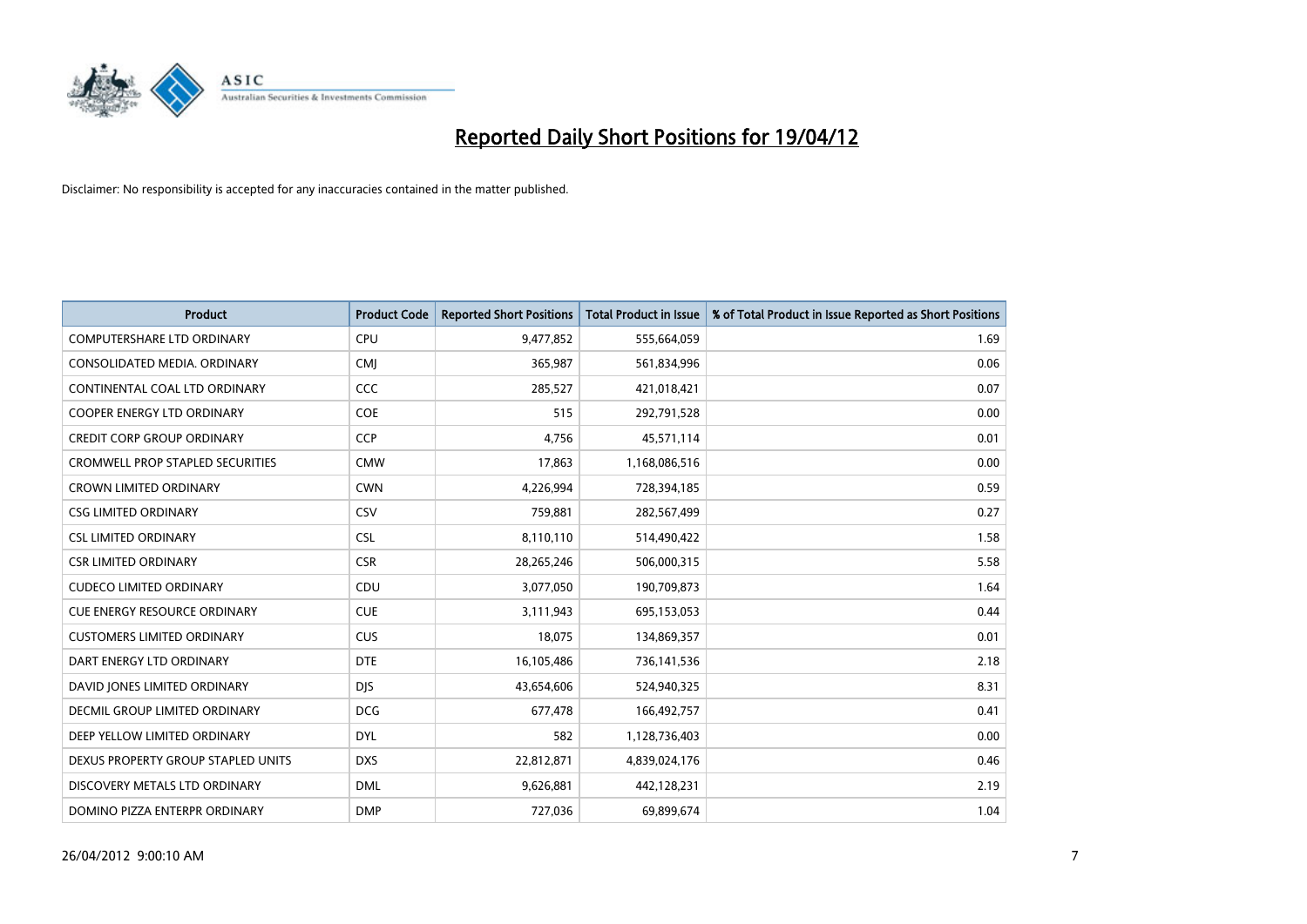

| <b>Product</b>                       | <b>Product Code</b> | <b>Reported Short Positions</b> | <b>Total Product in Issue</b> | % of Total Product in Issue Reported as Short Positions |
|--------------------------------------|---------------------|---------------------------------|-------------------------------|---------------------------------------------------------|
| DOWNER EDI LIMITED ORDINARY          | <b>DOW</b>          | 6,254,884                       | 429,100,296                   | 1.47                                                    |
| DRILLSEARCH ENERGY ORDINARY          | <b>DLS</b>          | 2,891,883                       | 337,449,196                   | 0.85                                                    |
| DUET GROUP STAPLED US PROHIBIT.      | <b>DUE</b>          | 13,332,245                      | 1,109,831,386                 | 1.21                                                    |
| DULUXGROUP LIMITED ORDINARY          | <b>DLX</b>          | 7,506,728                       | 367,456,259                   | 2.05                                                    |
| ECHO ENTERTAINMENT ORDINARY          | <b>EGP</b>          | 56,843,732                      | 688,019,737                   | 8.25                                                    |
| <b>ELDERS LIMITED ORDINARY</b>       | <b>ELD</b>          | 21,198,715                      | 448,598,480                   | 4.71                                                    |
| ELDORADO GOLD CORP CDI 1:1           | EAU                 | 47,636                          | 9,099,695                     | 0.52                                                    |
| ELEMENTAL MINERALS ORDINARY          | <b>ELM</b>          | 242,787                         | 243,614,280                   | 0.08                                                    |
| ELEMENTOS LIMITED ORDINARY           | <b>ELT</b>          | 16                              | 82,383,526                    | 0.00                                                    |
| <b>EMECO HOLDINGS ORDINARY</b>       | <b>EHL</b>          | 1,791,851                       | 631,237,586                   | 0.28                                                    |
| <b>ENDEAVOUR MIN CORP CDI 1:1</b>    | <b>EVR</b>          | 120,517                         | 119,047,006                   | 0.09                                                    |
| <b>ENERGY RESOURCES ORDINARY 'A'</b> | ERA                 | 7,177,664                       | 517,725,062                   | 1.37                                                    |
| <b>ENERGY WORLD CORPOR. ORDINARY</b> | <b>EWC</b>          | 26,196,083                      | 1,734,166,672                 | 1.48                                                    |
| <b>ENVESTRA LIMITED ORDINARY</b>     | ENV                 | 5,565,606                       | 1,547,890,032                 | 0.35                                                    |
| EQUATORIAL RES LTD ORDINARY          | EQX                 | 51,185                          | 115,148,553                   | 0.04                                                    |
| EUROZ LIMITED ORDINARY               | EZL                 | 64,420                          | 143,623,248                   | 0.04                                                    |
| EVOLUTION MINING LTD ORDINARY        | <b>EVN</b>          | 2,388,114                       | 707,105,713                   | 0.33                                                    |
| EXCO RESOURCES LTD ORDINARY          | <b>EXS</b>          | 50,060                          | 356,044,187                   | 0.01                                                    |
| FAIRFAX MEDIA LTD ORDINARY           | <b>FXI</b>          | 271,909,971                     | 2,351,955,725                 | 11.57                                                   |
| FANTASTIC HOLDINGS ORDINARY          | <b>FAN</b>          | 99,000                          | 102,739,538                   | 0.10                                                    |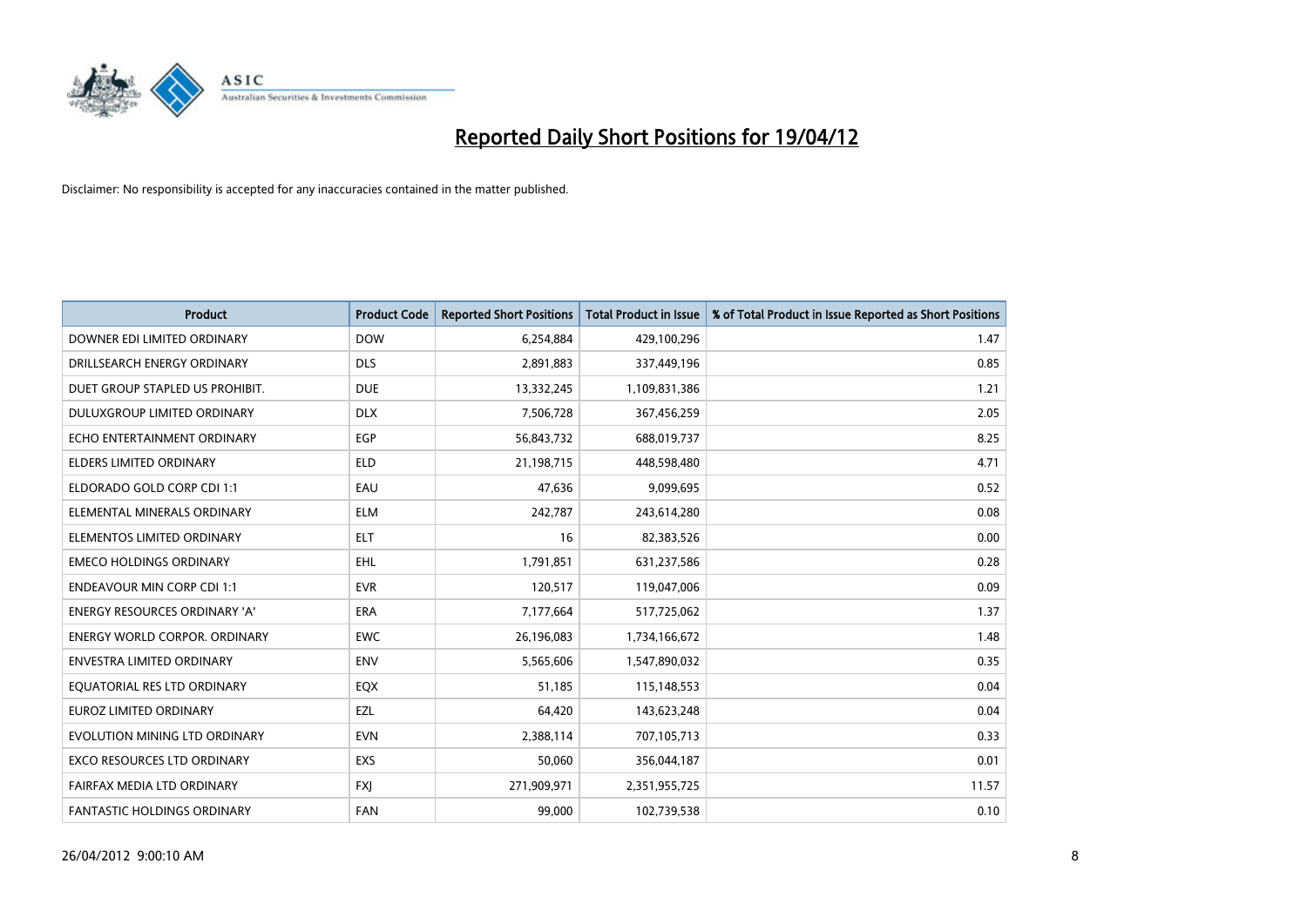

| Product                                   | <b>Product Code</b> | <b>Reported Short Positions</b> | <b>Total Product in Issue</b> | % of Total Product in Issue Reported as Short Positions |
|-------------------------------------------|---------------------|---------------------------------|-------------------------------|---------------------------------------------------------|
| <b>FAR LTD ORDINARY</b>                   | <b>FAR</b>          | 25,416,250                      | 2,430,080,157                 | 1.05                                                    |
| FISHER & PAYKEL H. ORDINARY               | <b>FPH</b>          | 7,000                           | 530,053,399                   | 0.00                                                    |
| FKP PROPERTY GROUP STAPLED SECURITIES     | <b>FKP</b>          | 36,030,941                      | 1,211,033,858                 | 2.97                                                    |
| FLEETWOOD CORP ORDINARY                   | <b>FWD</b>          | 118,933                         | 59,170,665                    | 0.19                                                    |
| FLETCHER BUILDING ORDINARY                | <b>FBU</b>          | 11,410,093                      | 680,739,504                   | 1.68                                                    |
| FLEXIGROUP LIMITED ORDINARY               | <b>FXL</b>          | 75,048                          | 279,911,147                   | 0.02                                                    |
| <b>FLIGHT CENTRE ORDINARY</b>             | <b>FLT</b>          | 10,006,258                      | 100,024,697                   | 10.00                                                   |
| FLINDERS MINES LTD ORDINARY               | <b>FMS</b>          | 3,238,087                       | 1,821,300,404                 | 0.18                                                    |
| <b>FOCUS MINERALS LTD ORDINARY</b>        | <b>FML</b>          | 569,545                         | 4,320,773,701                 | 0.01                                                    |
| <b>FORGE GROUP LIMITED ORDINARY</b>       | FGE                 | 357,754                         | 83,469,014                    | 0.41                                                    |
| FORTESCUE METALS GRP ORDINARY             | <b>FMG</b>          | 106,961,102                     | 3,113,798,659                 | 3.38                                                    |
| <b>G.U.D. HOLDINGS ORDINARY</b>           | GUD                 | 1,106,856                       | 70,803,455                    | 1.56                                                    |
| <b>GALAXY RESOURCES ORDINARY</b>          | GXY                 | 4,842,719                       | 323,327,000                   | 1.48                                                    |
| <b>GEODYNAMICS LIMITED ORDINARY</b>       | GDY                 | 850                             | 406,452,608                   | 0.00                                                    |
| <b>GINDALBIE METALS LTD ORDINARY</b>      | GBG                 | 35,767,651                      | 1,247,487,454                 | 2.86                                                    |
| <b>GLOUCESTER COAL ORDINARY</b>           | GCL                 | 1,162,065                       | 202,905,967                   | 0.56                                                    |
| <b>GOLD ROAD RES LTD ORDINARY</b>         | GOR                 | 391,899                         | 389,950,665                   | 0.11                                                    |
| <b>GOODMAN FIELDER, ORDINARY</b>          | GFF                 | 30,425,069                      | 1,955,559,207                 | 1.53                                                    |
| <b>GOODMAN GROUP STAPLED US PROHIBIT.</b> | <b>GMG</b>          | 17,033,655                      | 1,549,551,920                 | 1.07                                                    |
| GPT GROUP STAPLED SEC.                    | GPT                 | 8,563,529                       | 1,799,961,423                 | 0.46                                                    |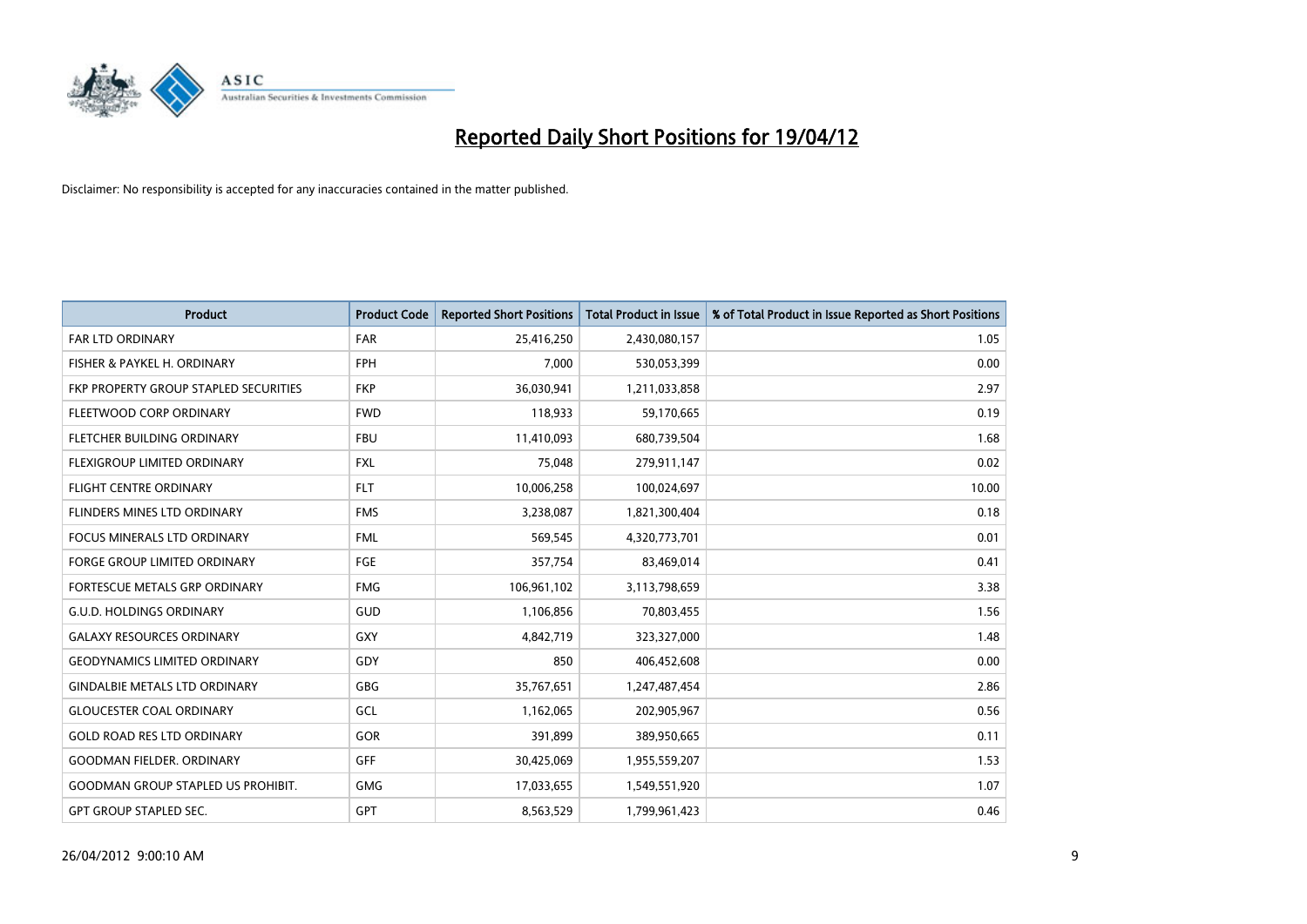

| <b>Product</b>                                   | <b>Product Code</b> | <b>Reported Short Positions</b> | <b>Total Product in Issue</b> | % of Total Product in Issue Reported as Short Positions |
|--------------------------------------------------|---------------------|---------------------------------|-------------------------------|---------------------------------------------------------|
| <b>GRAINCORP LIMITED A CLASS ORDINARY</b>        | <b>GNC</b>          | 711,382                         | 198,318,900                   | 0.37                                                    |
| <b>GRANGE RESOURCES. ORDINARY</b>                | GRR                 | 544,135                         | 1,154,766,592                 | 0.04                                                    |
| <b>GREENLAND MIN EN LTD ORDINARY</b>             | GGG                 | 3,005,966                       | 416,390,488                   | 0.72                                                    |
| <b>GROWTHPOINT PROPERTY ORD/UNIT STAPLED SEC</b> | GOZ                 | 101,324                         | 291,904,374                   | 0.03                                                    |
| <b>GRYPHON MINERALS LTD ORDINARY</b>             | GRY                 | 3,118,275                       | 348,264,983                   | 0.89                                                    |
| <b>GUILDFORD COAL LTD ORDINARY</b>               | <b>GUF</b>          | 1,272,034                       | 275,363,771                   | 0.46                                                    |
| <b>GUNNS LIMITED ORDINARY</b>                    | <b>GNS</b>          | 61,543,147                      | 848,401,559                   | 7.24                                                    |
| <b>GWA GROUP LTD ORDINARY</b>                    | GWA                 | 13,710,924                      | 302,005,514                   | 4.54                                                    |
| <b>HARVEY NORMAN ORDINARY</b>                    | <b>HVN</b>          | 73,231,600                      | 1,062,316,784                 | 6.86                                                    |
| HASTIE GROUP LIMITED ORDINARY                    | <b>HST</b>          | 231,464                         | 137,353,504                   | 0.17                                                    |
| HASTINGS DIVERSIFIED STAPLED SECURITY            | <b>HDF</b>          | 890,116                         | 530,001,072                   | 0.17                                                    |
| <b>HAVILAH RESOURCES NL ORDINARY</b>             | <b>HAV</b>          | 75,177                          | 101,311,223                   | 0.07                                                    |
| <b>HENDERSON GROUP CDI 1:1</b>                   | <b>HGG</b>          | 15,231,714                      | 669,889,446                   | 2.29                                                    |
| HFA HOLDINGS LIMITED ORDINARY                    | <b>HFA</b>          | 3,809                           | 117,332,831                   | 0.00                                                    |
| <b>HIGHLANDS PACIFIC ORDINARY</b>                | <b>HIG</b>          | 77,597                          | 686,202,481                   | 0.01                                                    |
| HILLGROVE RES LTD ORDINARY                       | <b>HGO</b>          | 9,561,959                       | 793,698,575                   | 1.20                                                    |
| HILLS HOLDINGS LTD ORDINARY                      | <b>HIL</b>          | 3,399,187                       | 246,500,444                   | 1.35                                                    |
| HORIZON OIL LIMITED ORDINARY                     | <b>HZN</b>          | 25,272,071                      | 1,130,811,515                 | 2.23                                                    |
| <b>IINET LIMITED ORDINARY</b>                    | <b>IIN</b>          | 49,454                          | 160,968,847                   | 0.02                                                    |
| ILUKA RESOURCES ORDINARY                         | ILU                 | 26,903,947                      | 418,700,517                   | 6.41                                                    |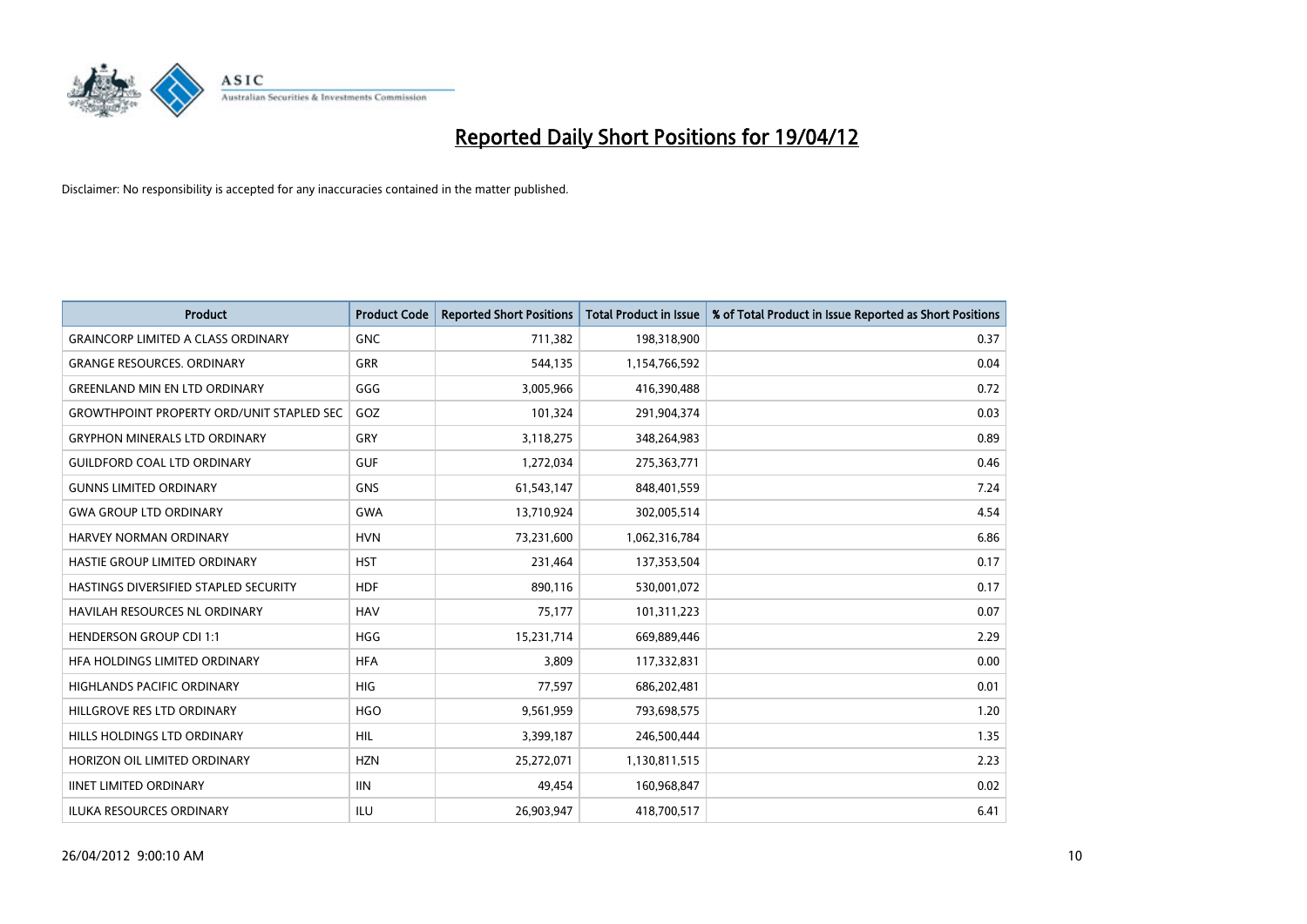

| <b>Product</b>                            | <b>Product Code</b> | <b>Reported Short Positions</b> | <b>Total Product in Issue</b> | % of Total Product in Issue Reported as Short Positions |
|-------------------------------------------|---------------------|---------------------------------|-------------------------------|---------------------------------------------------------|
| <b>IMDEX LIMITED ORDINARY</b>             | <b>IMD</b>          | 135,253                         | 206,369,102                   | 0.07                                                    |
| IMF (AUSTRALIA) LTD ORDINARY              | <b>IMF</b>          | 158,742                         | 123,828,193                   | 0.13                                                    |
| <b>INCITEC PIVOT ORDINARY</b>             | IPL                 | 7,093,864                       | 1,628,730,107                 | 0.43                                                    |
| INDEPENDENCE GROUP ORDINARY               | <b>IGO</b>          | 7,918,481                       | 232,882,535                   | 3.38                                                    |
| <b>INDOPHIL RESOURCES ORDINARY</b>        | <b>IRN</b>          | 895,471                         | 1,203,146,194                 | 0.06                                                    |
| <b>INDUSTREA LIMITED ORDINARY</b>         | IDL                 | 490,860                         | 370,268,218                   | 0.14                                                    |
| <b>INFIGEN ENERGY STAPLED SECURITIES</b>  | <b>IFN</b>          | 4,365,111                       | 762,265,972                   | 0.59                                                    |
| <b>INSURANCE AUSTRALIA ORDINARY</b>       | IAG                 | 3,938,482                       | 2,079,034,021                 | 0.16                                                    |
| INTEGRA MINING LTD, ORDINARY              | <b>IGR</b>          | 3,413,437                       | 846,293,881                   | 0.40                                                    |
| <b>INTREPID MINES ORDINARY</b>            | <b>IAU</b>          | 4,244,827                       | 524,428,289                   | 0.80                                                    |
| INVESTA OFFICE FUND STAPLED SEC. DEF SET  | <b>IOFDA</b>        | 1,091,003                       | 614,041,023                   | 0.17                                                    |
| <b>INVOCARE LIMITED ORDINARY</b>          | <b>IVC</b>          | 1,961,705                       | 110,030,298                   | 1.78                                                    |
| ION LIMITED ORDINARY                      | <b>ION</b>          | 164,453                         | 256,365,105                   | 0.06                                                    |
| <b>IOOF HOLDINGS LTD ORDINARY</b>         | IFL                 | 987,908                         | 229,794,395                   | 0.42                                                    |
| <b>IRESS MARKET TECH. ORDINARY</b>        | <b>IRE</b>          | 2,007,687                       | 127,036,010                   | 1.57                                                    |
| ISHARES GLOBAL 100 CDI 1:1                | <b>IOO</b>          | 7,012                           | 10,600,000                    | 0.07                                                    |
| ISHARES MSCI AUS 200 ISHARES MSCI AUS 200 | IOZ                 | 56,480                          | 4,352,373                     | 1.30                                                    |
| <b>ISHARES MSCI TAIWAN CDI 1:1</b>        | <b>ITW</b>          | 51,936                          | 184,400,000                   | 0.03                                                    |
| ISHARES S&P 500 CDI 1:1                   | <b>IVV</b>          | 230                             | 116,350,000                   | 0.00                                                    |
| ISHARES S&P EU 350 CDI 1:1                | IEU                 | 8,182                           | 50,800,000                    | 0.02                                                    |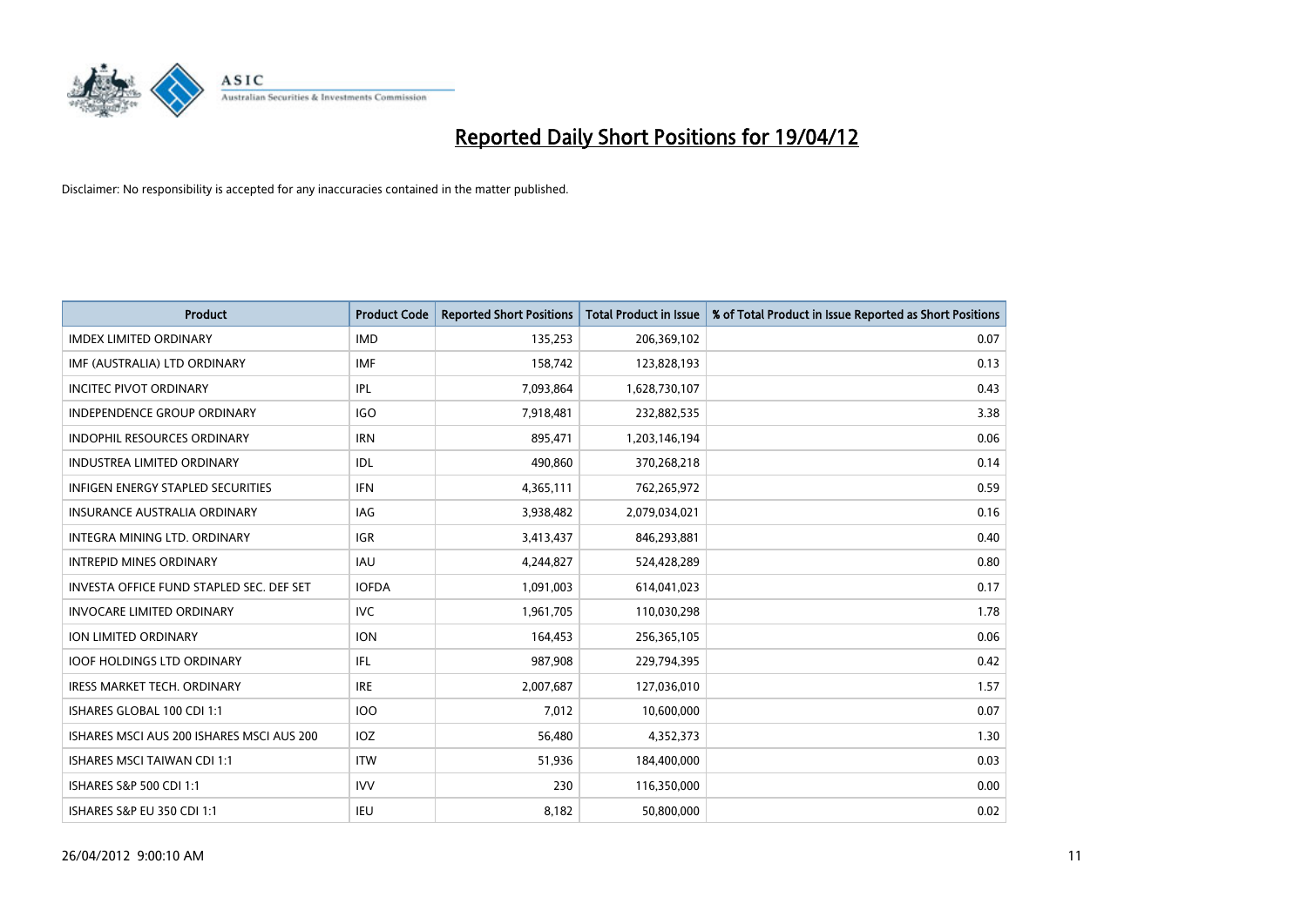

| <b>Product</b>                            | <b>Product Code</b> | <b>Reported Short Positions</b> | <b>Total Product in Issue</b> | % of Total Product in Issue Reported as Short Positions |
|-------------------------------------------|---------------------|---------------------------------|-------------------------------|---------------------------------------------------------|
| ISHARES S&P HIGH DIV ISHARES S&P HIGH DIV | <b>IHD</b>          | 98,282                          | 2,903,027                     | 3.39                                                    |
| ISHARES SMALL ORDS ISHARES SMALL ORDS     | <b>ISO</b>          | 717,405                         | 5,703,165                     | 12.58                                                   |
| <b>IVANHOE AUSTRALIA ORDINARY</b>         | <b>IVA</b>          | 1,873,687                       | 553,921,745                   | 0.33                                                    |
| JAMES HARDIE INDUST CHESS DEPOSITARY INT  | <b>IHX</b>          | 15,151,704                      | 437,175,963                   | 3.43                                                    |
| <b>JB HI-FI LIMITED ORDINARY</b>          | <b>IBH</b>          | 22,495,807                      | 98,850,643                    | 22.74                                                   |
| <b>IUMBO INTERACTIVE ORDINARY</b>         | <b>IIN</b>          | 45,839                          | 42,252,560                    | 0.11                                                    |
| <b>JUPITER MINES ORDINARY</b>             | <b>IMS</b>          | 50,544                          | 1,806,834,044                 | 0.00                                                    |
| <b>KAGARA LTD ORDINARY</b>                | KZL                 | 10,061,826                      | 798,953,117                   | 1.24                                                    |
| KANGAROO RES LTD ORDINARY                 | <b>KRL</b>          | 183,728                         | 3,434,430,012                 | 0.00                                                    |
| KAROON GAS AUSTRALIA ORDINARY             | <b>KAR</b>          | 889,972                         | 221,420,769                   | 0.39                                                    |
| KATHMANDU HOLD LTD ORDINARY               | <b>KMD</b>          | 1,686,625                       | 200,000,000                   | 0.84                                                    |
| <b>KBL MINING LIMITED ORDINARY</b>        | <b>KBL</b>          | 1,820                           | 241,361,631                   | 0.00                                                    |
| KENTOR GOLD LIMITED ORDINARY              | KGL                 | 11,590                          | 106,209,874                   | 0.01                                                    |
| <b>KEYBRIDGE CAPITAL ORDINARY</b>         | KBC                 | 1                               | 172,070,564                   | 0.00                                                    |
| KINGSGATE CONSOLID. ORDINARY              | <b>KCN</b>          | 5,220,825                       | 151,169,756                   | 3.45                                                    |
| KINGSROSE MINING LTD ORDINARY             | <b>KRM</b>          | 92,795                          | 279,355,062                   | 0.02                                                    |
| LACHLAN STAR LTD ORDINARY                 | LSA                 | 15,000                          | 75,405,017                    | 0.02                                                    |
| LEIGHTON HOLDINGS ORDINARY                | LEI                 | 9,271,699                       | 337,087,596                   | 2.74                                                    |
| LEND LEASE GROUP UNIT/ORD STAPLED         | LLC                 | 3,738,123                       | 572,789,827                   | 0.65                                                    |
| LINC ENERGY LTD ORDINARY                  | <b>LNC</b>          | 17,385,099                      | 504,487,631                   | 3.43                                                    |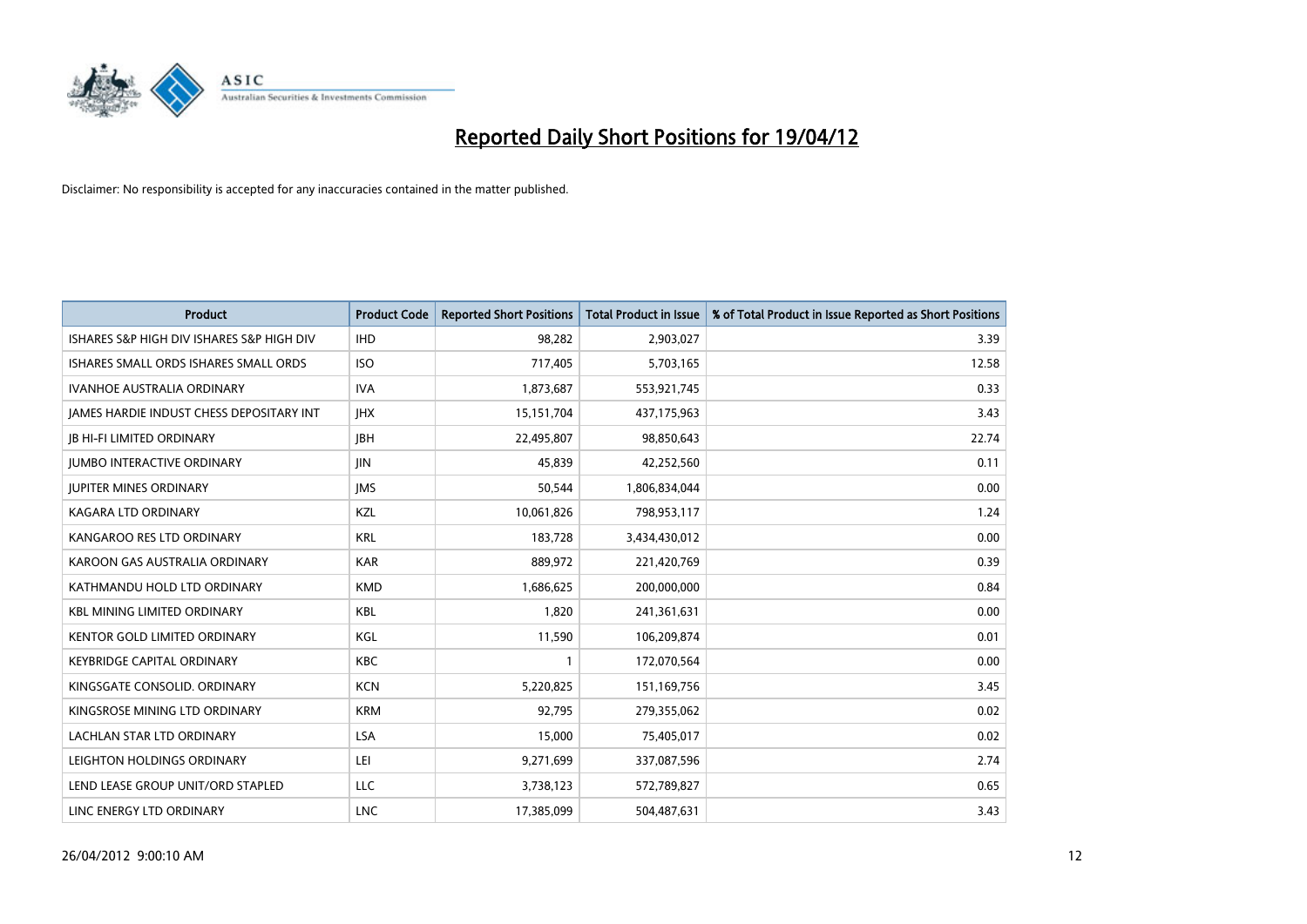

| <b>Product</b>                            | <b>Product Code</b> | <b>Reported Short Positions</b> | <b>Total Product in Issue</b> | % of Total Product in Issue Reported as Short Positions |
|-------------------------------------------|---------------------|---------------------------------|-------------------------------|---------------------------------------------------------|
| <b>LYNAS CORPORATION ORDINARY</b>         | <b>LYC</b>          | 161,216,720                     | 1,714,496,913                 | 9.41                                                    |
| M2 TELECOMMUNICATION ORDINARY             | <b>MTU</b>          | 1,000,358                       | 124,996,410                   | 0.79                                                    |
| M2 TELECOMMUNICATION RIGHTS 04-MAY-12 DEF | <b>MTUR</b>         | 1,476                           | 31,249,103                    | 0.00                                                    |
| <b>MACA LIMITED ORDINARY</b>              | <b>MLD</b>          | 240,852                         | 150,000,000                   | 0.16                                                    |
| <b>MACMAHON HOLDINGS ORDINARY</b>         | <b>MAH</b>          | 5,244,715                       | 738,631,705                   | 0.71                                                    |
| MACO ATLAS ROADS GRP ORDINARY STAPLED     | <b>MQA</b>          | 8,692,153                       | 464,279,594                   | 1.88                                                    |
| MACQUARIE GROUP LTD ORDINARY              | MQG                 | 8,046,341                       | 348,588,304                   | 2.27                                                    |
| MARENGO MINING ORDINARY                   | <b>MGO</b>          | 39,850                          | 1,003,745,113                 | 0.00                                                    |
| MATRIX C & E LTD ORDINARY                 | <b>MCE</b>          | 679,485                         | 77,081,507                    | 0.87                                                    |
| MAVERICK DRILLING ORDINARY                | <b>MAD</b>          | 210,000                         | 267,454,286                   | 0.08                                                    |
| MCMILLAN SHAKESPEARE ORDINARY             | <b>MMS</b>          | 13,977                          | 74,523,965                    | 0.01                                                    |
| MEDUSA MINING LTD ORDINARY                | <b>MML</b>          | 2,926,548                       | 188,903,911                   | 1.53                                                    |
| MELBOURNE IT LIMITED ORDINARY             | <b>MLB</b>          | 9,022                           | 81,965,992                    | 0.01                                                    |
| MEO AUSTRALIA LTD ORDINARY                | <b>MEO</b>          | 4,649,595                       | 539,913,260                   | 0.87                                                    |
| MERMAID MARINE ORDINARY                   | <b>MRM</b>          | 426,195                         | 219,311,642                   | 0.20                                                    |
| MESOBLAST LIMITED ORDINARY                | <b>MSB</b>          | 15,162,622                      | 284,478,361                   | 5.32                                                    |
| METALS X LIMITED ORDINARY                 | <b>MLX</b>          | 243,354                         | 1,320,540,009                 | 0.02                                                    |
| METCASH LIMITED ORDINARY                  | <b>MTS</b>          | 36,373,798                      | 771,345,864                   | 4.71                                                    |
| METMINCO LIMITED ORDINARY                 | <b>MNC</b>          | 1,916,799                       | 1,749,541,573                 | 0.10                                                    |
| MHM METALS LIMITED ORDINARY               | <b>MHM</b>          | 48,883                          | 104,384,318                   | 0.05                                                    |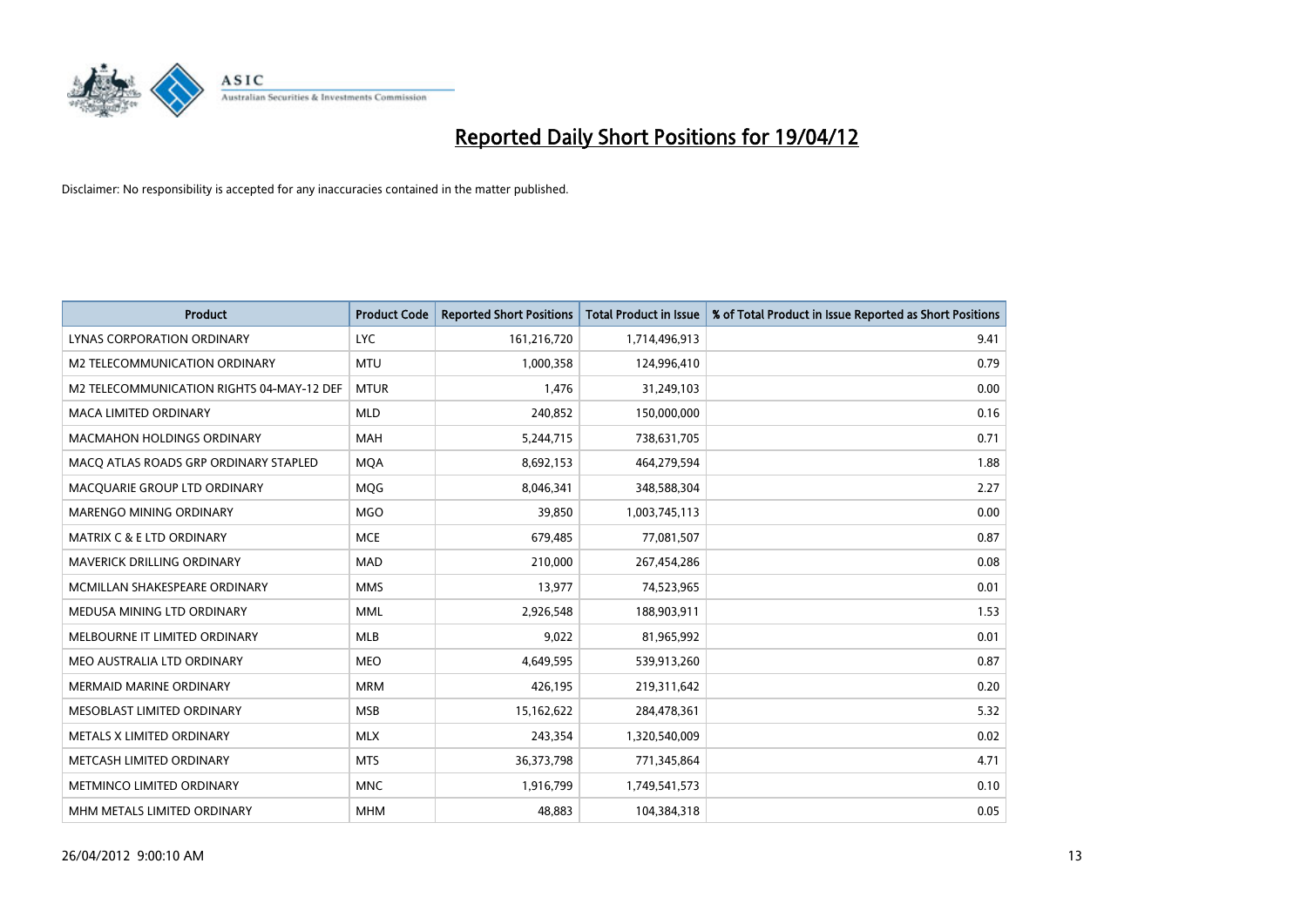

| <b>Product</b>                    | <b>Product Code</b> | <b>Reported Short Positions</b> | <b>Total Product in Issue</b> | % of Total Product in Issue Reported as Short Positions |
|-----------------------------------|---------------------|---------------------------------|-------------------------------|---------------------------------------------------------|
| MICLYN EXP OFFSHR ORDINARY        | <b>MIO</b>          | 1,001,145                       | 278,515,705                   | 0.35                                                    |
| MILTON CORPORATION ORDINARY       | <b>MLT</b>          | 12,800                          | 121,625,655                   | 0.01                                                    |
| MINCOR RESOURCES NL ORDINARY      | <b>MCR</b>          | 1,594,529                       | 194,354,889                   | 0.81                                                    |
| MINERAL DEPOSITS ORDINARY         | <b>MDL</b>          | 46,704                          | 83,538,786                    | 0.05                                                    |
| MINERAL RESOURCES, ORDINARY       | <b>MIN</b>          | 991,812                         | 184,856,018                   | 0.52                                                    |
| MIRABELA NICKEL LTD ORDINARY      | <b>MBN</b>          | 11,733,861                      | 492,516,163                   | 2.37                                                    |
| MIRVAC GROUP STAPLED SECURITIES   | <b>MGR</b>          | 7,267,385                       | 3,418,236,755                 | 0.19                                                    |
| MOLOPO ENERGY LTD ORDINARY        | <b>MPO</b>          | 875,886                         | 245,579,810                   | 0.36                                                    |
| MOLY MINES LIMITED ORDINARY       | <b>MOL</b>          | 65,434                          | 384,893,989                   | 0.02                                                    |
| MONADELPHOUS GROUP ORDINARY       | <b>MND</b>          | 2,429,908                       | 88,674,327                    | 2.73                                                    |
| MORTGAGE CHOICE LTD ORDINARY      | <b>MOC</b>          | 2,240,171                       | 120,319,572                   | 1.86                                                    |
| <b>MOUNT GIBSON IRON ORDINARY</b> | <b>MGX</b>          | 5,424,491                       | 1,082,716,453                 | 0.49                                                    |
| MOUNT MAGNET SOUTH ORDINARY       | <b>MUM</b>          | 543,548                         | 369,315,612                   | 0.15                                                    |
| MURCHISON METALS LTD ORDINARY     | <b>MMX</b>          | 4,439,635                       | 450,093,277                   | 0.99                                                    |
| MYER HOLDINGS LTD ORDINARY        | <b>MYR</b>          | 64,474,671                      | 583,384,551                   | 11.03                                                   |
| NATIONAL AUST. BANK ORDINARY      | <b>NAB</b>          | 14,723,376                      | 2,239,201,841                 | 0.62                                                    |
| NAVIGATOR RESOURCES ORDINARY      | <b>NAV</b>          | 500                             | 2,222,216,576                 | 0.00                                                    |
| NAVITAS LIMITED ORDINARY          | <b>NVT</b>          | 10,215,946                      | 375,318,628                   | 2.74                                                    |
| NEON ENERGY LIMITED ORDINARY      | <b>NEN</b>          | 290,011                         | 436,464,518                   | 0.07                                                    |
| NEW HOPE CORPORATION ORDINARY     | <b>NHC</b>          | 1,182,872                       | 830,411,534                   | 0.13                                                    |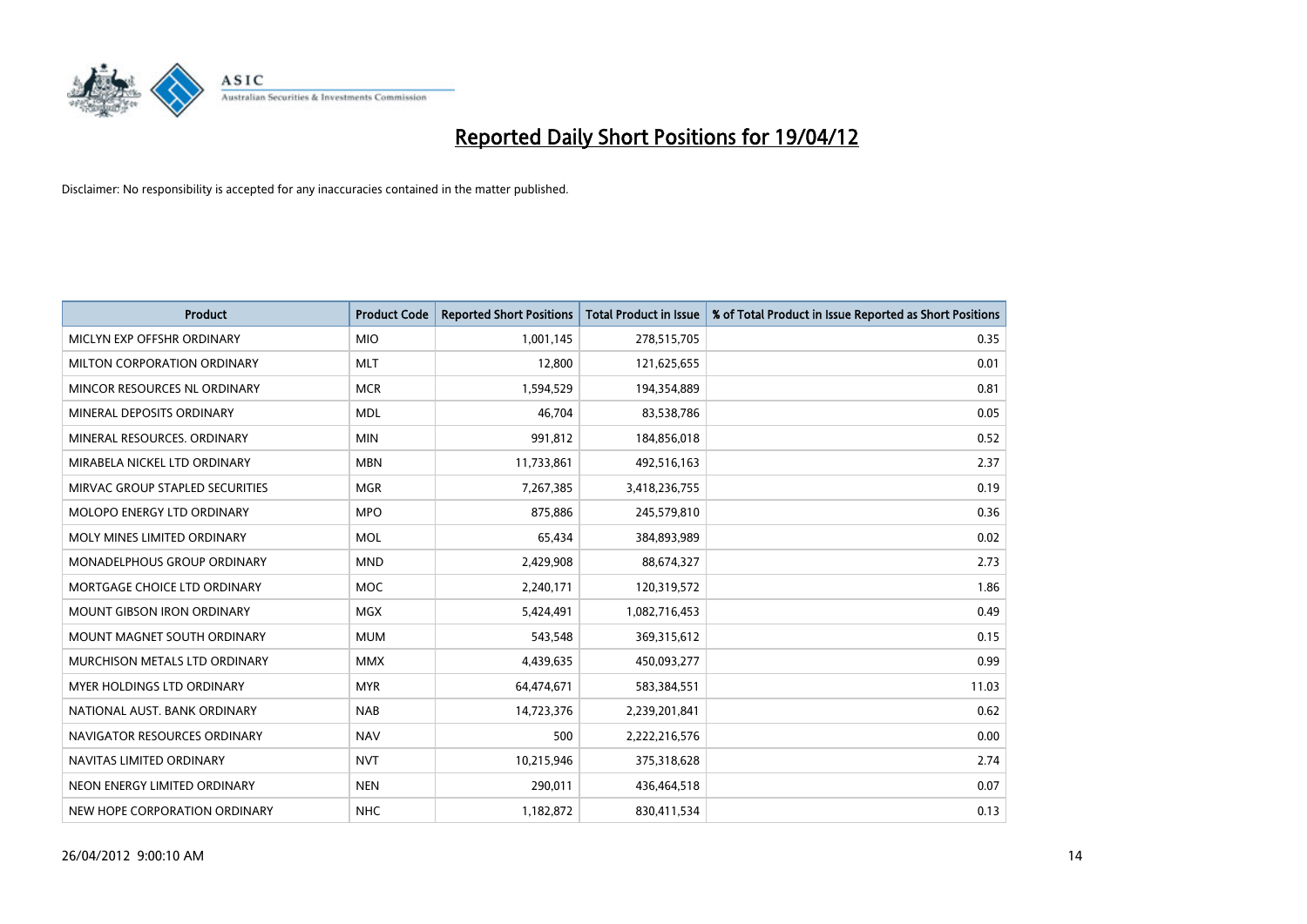

| <b>Product</b>                        | <b>Product Code</b> | <b>Reported Short Positions</b> | <b>Total Product in Issue</b> | % of Total Product in Issue Reported as Short Positions |
|---------------------------------------|---------------------|---------------------------------|-------------------------------|---------------------------------------------------------|
| NEWCREST MINING ORDINARY              | <b>NCM</b>          | 741,794                         | 764,960,000                   | 0.06                                                    |
| NEWS CORP A NON-VOTING CDI            | <b>NWSLV</b>        | 3,527,775                       | 1,642,442,284                 | 0.21                                                    |
| NEWS CORP B VOTING CDI                | <b>NWS</b>          | 1,360,788                       | 798,520,953                   | 0.15                                                    |
| NEWSAT LIMITED ORDINARY               | <b>NWT</b>          | 230,752                         | 217,972,157                   | 0.11                                                    |
| NEXTDC LIMITED ORDINARY               | <b>NXT</b>          | 680,650                         | 123,533,558                   | 0.54                                                    |
| NEXUS ENERGY LIMITED ORDINARY         | <b>NXS</b>          | 6,082,985                       | 1,329,821,159                 | 0.45                                                    |
| NIB HOLDINGS LIMITED ORDINARY         | <b>NHF</b>          | 147,937                         | 444,994,476                   | 0.03                                                    |
| NIDO PETROLEUM ORDINARY               | <b>NDO</b>          | 105,962                         | 1,389,163,151                 | 0.01                                                    |
| NOBLE MINERAL RES ORDINARY            | <b>NMG</b>          | 1,559,920                       | 552,170,653                   | 0.28                                                    |
| NORFOLK GROUP ORDINARY                | <b>NFK</b>          | 185,000                         | 158,890,730                   | 0.12                                                    |
| NORTHERN IRON LTD ORDINARY            | <b>NFE</b>          | 406,653                         | 369,980,113                   | 0.09                                                    |
| NORTHERN STAR ORDINARY                | <b>NST</b>          | 405,673                         | 402,170,706                   | 0.10                                                    |
| NRW HOLDINGS LIMITED ORDINARY         | <b>NWH</b>          | 1,533,229                       | 278,888,011                   | 0.57                                                    |
| NUCOAL RESOURCES LTD ORDINARY         | <b>NCR</b>          | 80,119                          | 747,499,169                   | 0.01                                                    |
| NUFARM LIMITED ORDINARY               | <b>NUF</b>          | 5,236,549                       | 262,018,057                   | 2.01                                                    |
| OAKTON LIMITED ORDINARY               | <b>OKN</b>          | 398,971                         | 93,800,235                    | 0.44                                                    |
| OCEANAGOLD CORP. CHESS DEPOSITARY INT | <b>OGC</b>          | 442,453                         | 262,827,709                   | 0.17                                                    |
| OIL SEARCH LTD ORDINARY               | OSH                 | 10,534,506                      | 1,328,845,714                 | 0.78                                                    |
| OM HOLDINGS LIMITED ORDINARY          | <b>OMH</b>          | 5,255,845                       | 604,105,150                   | 0.85                                                    |
| ONESTEEL LIMITED ORDINARY             | OST                 | 20,711,875                      | 1,342,393,583                 | 1.53                                                    |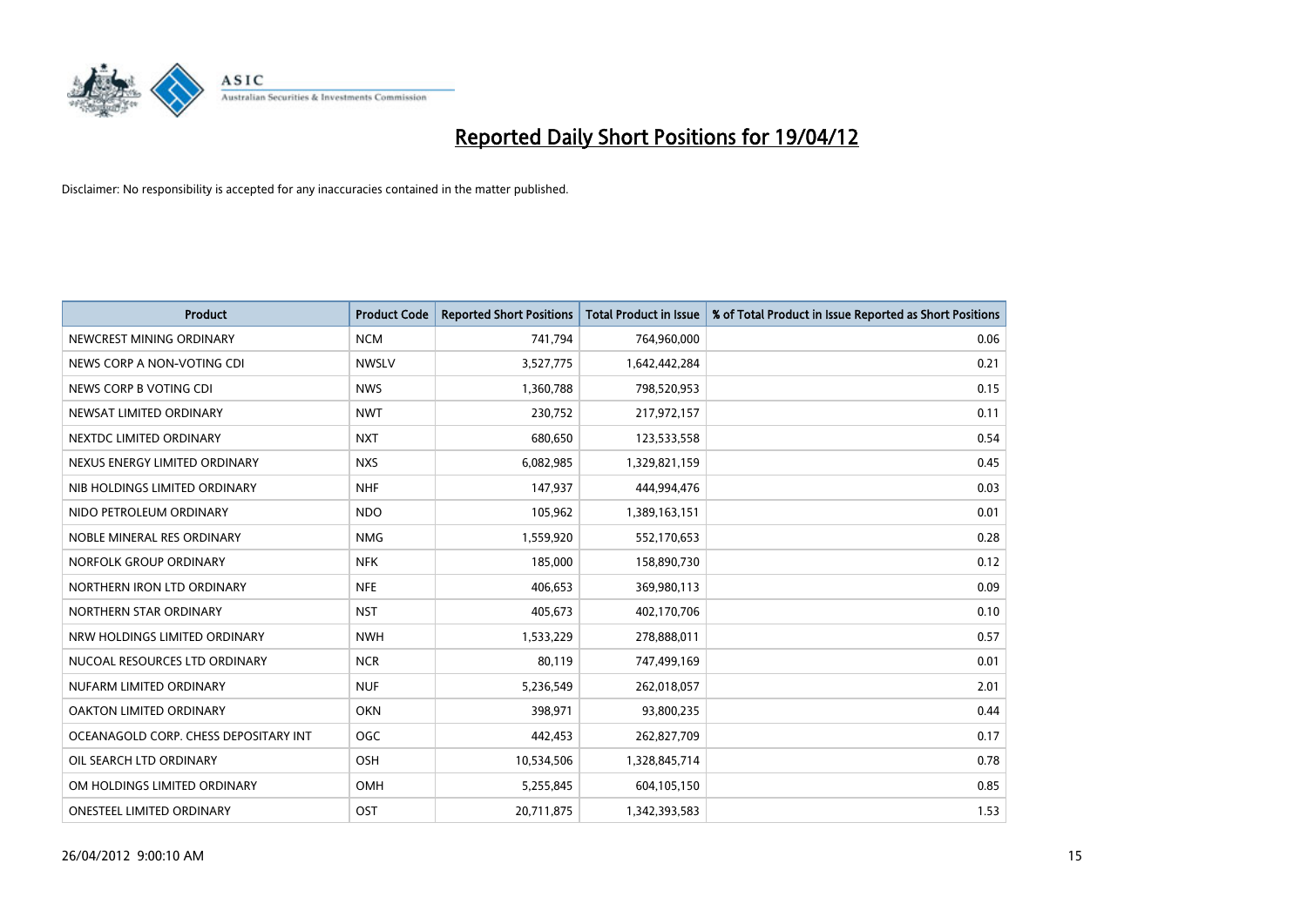

| <b>Product</b>                | <b>Product Code</b> | <b>Reported Short Positions</b> | <b>Total Product in Issue</b> | % of Total Product in Issue Reported as Short Positions |
|-------------------------------|---------------------|---------------------------------|-------------------------------|---------------------------------------------------------|
| OPUS GROUP LTD ORDINARY       | <b>OPG</b>          | 1,250                           | 53,678,177                    | 0.00                                                    |
| ORICA LIMITED ORDINARY        | ORI                 | 4,155,503                       | 365,007,037                   | 1.12                                                    |
| ORIGIN ENERGY ORDINARY        | <b>ORG</b>          | 8,395,802                       | 1,089,446,893                 | 0.77                                                    |
| OROCOBRE LIMITED ORDINARY     | <b>ORE</b>          | 59,271                          | 103,195,029                   | 0.05                                                    |
| OROTONGROUP LIMITED ORDINARY  | ORL                 | 129,751                         | 40,880,902                    | 0.31                                                    |
| OZ MINERALS ORDINARY          | OZL                 | 4,238,973                       | 311,281,740                   | 1.37                                                    |
| PACIFIC BRANDS ORDINARY       | PBG                 | 3,936,846                       | 912,915,695                   | 0.43                                                    |
| PALADIN ENERGY LTD ORDINARY   | PDN                 | 43,436,707                      | 835,645,290                   | 5.20                                                    |
| PANAUST LIMITED ORDINARY      | <b>PNA</b>          | 2,098,906                       | 602,479,854                   | 0.34                                                    |
| PANCONTINENTAL OIL ORDINARY   | <b>PCL</b>          | 2,500,000                       | 860,779,809                   | 0.29                                                    |
| PANORAMIC RESOURCES ORDINARY  | PAN                 | 1,198,115                       | 207,050,710                   | 0.58                                                    |
| PAPERLINX LIMITED ORDINARY    | <b>PPX</b>          | 7,041,006                       | 609,280,761                   | 1.16                                                    |
| PAPILLON RES LTD ORDINARY     | <b>PIR</b>          | 99,719                          | 242,033,462                   | 0.03                                                    |
| PEET LIMITED ORDINARY         | <b>PPC</b>          | 342,648                         | 320,170,604                   | 0.11                                                    |
| PENINSULA ENERGY LTD ORDINARY | <b>PEN</b>          | 3,320,105                       | 2,157,461,789                 | 0.15                                                    |
| PERILYA LIMITED ORDINARY      | PEM                 | 512,784                         | 769,316,426                   | 0.06                                                    |
| PERPETUAL LIMITED ORDINARY    | <b>PPT</b>          | 1,967,500                       | 41,980,678                    | 4.70                                                    |
| PERSEUS MINING LTD ORDINARY   | PRU                 | 8,621,764                       | 457,962,088                   | 1.88                                                    |
| PHARMAXIS LTD ORDINARY        | <b>PXS</b>          | 1,852,133                       | 305,890,989                   | 0.62                                                    |
| PHOSPHAGENICS LTD. ORDINARY   | <b>POH</b>          | 96,072                          | 1,017,565,957                 | 0.01                                                    |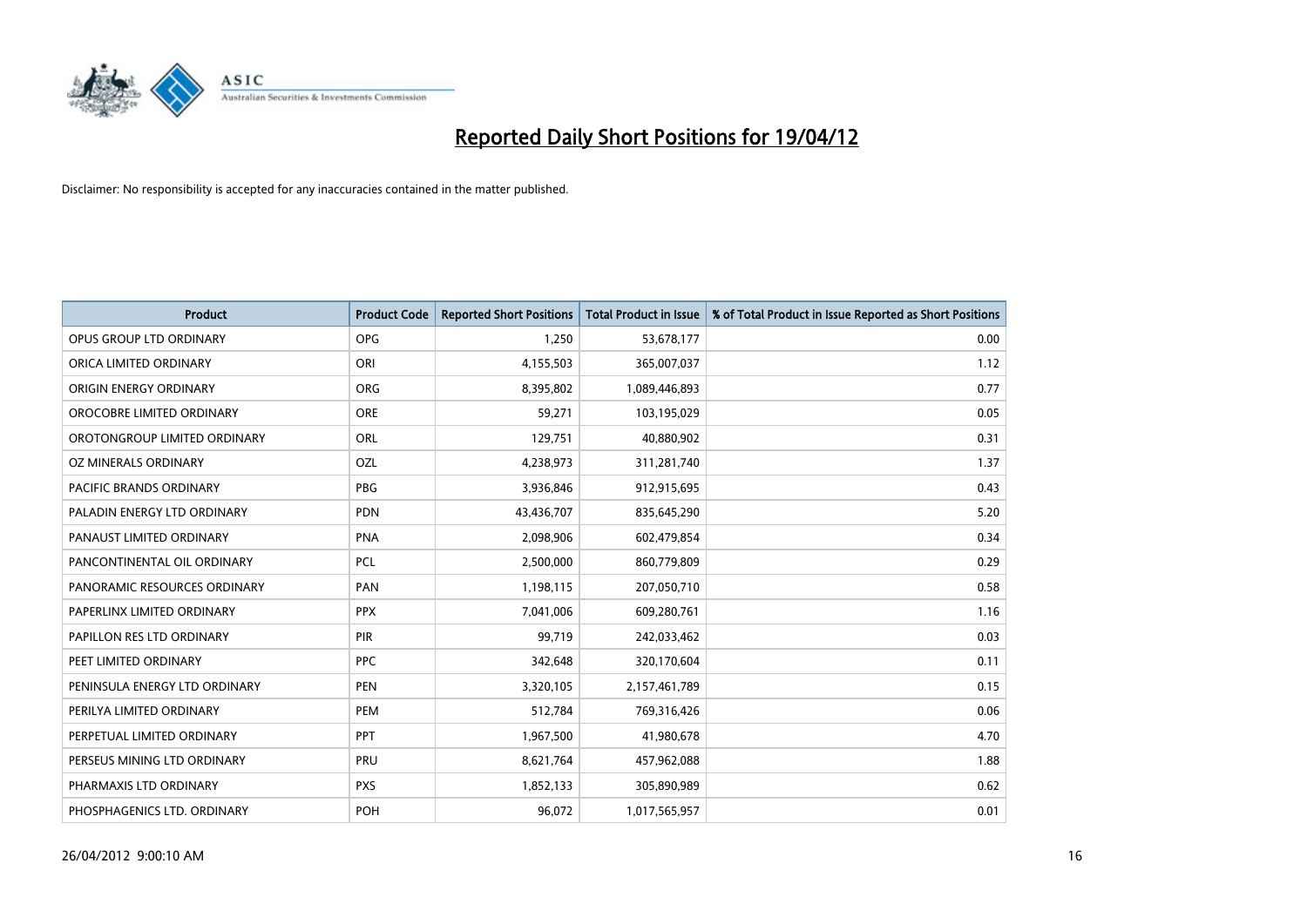

| <b>Product</b>                      | <b>Product Code</b> | <b>Reported Short Positions</b> | <b>Total Product in Issue</b> | % of Total Product in Issue Reported as Short Positions |
|-------------------------------------|---------------------|---------------------------------|-------------------------------|---------------------------------------------------------|
| PLATINUM ASSET ORDINARY             | <b>PTM</b>          | 6,064,502                       | 561,347,878                   | 1.09                                                    |
| PLATINUM AUSTRALIA ORDINARY         | <b>PLA</b>          | 389,141                         | 504,968,043                   | 0.07                                                    |
| PMI GOLD CORP CDI 1:1               | <b>PVM</b>          | 387                             | 58,931,262                    | 0.00                                                    |
| PMP LIMITED ORDINARY                | <b>PMP</b>          | 28,630                          | 323,781,124                   | 0.01                                                    |
| PREMIER INVESTMENTS ORDINARY        | <b>PMV</b>          | 534,969                         | 155,260,377                   | 0.33                                                    |
| PRIMA BIOMED LTD ORDINARY           | PRR                 | 5,699,998                       | 1,066,063,388                 | 0.53                                                    |
| PRIMARY HEALTH CARE ORDINARY        | <b>PRY</b>          | 13,040,670                      | 500,406,679                   | 2.58                                                    |
| PRIMEAG AUSTRALIA ORDINARY          | PAG                 | 136,227                         | 266,394,444                   | 0.05                                                    |
| PROGRAMMED ORDINARY                 | <b>PRG</b>          | 280,823                         | 118,173,778                   | 0.23                                                    |
| <b>QANTAS AIRWAYS ORDINARY</b>      | QAN                 | 10,795,888                      | 2,265,123,620                 | 0.49                                                    |
| OBE INSURANCE GROUP ORDINARY        | <b>OBE</b>          | 30,614,255                      | 1,181,682,557                 | 2.59                                                    |
| OR NATIONAL LIMITED ORDINARY        | QRN                 | 12,729,810                      | 2,440,000,000                 | 0.50                                                    |
| ORXPHARMA LTD ORDINARY              | <b>QRX</b>          | 664,367                         | 144,499,706                   | 0.46                                                    |
| <b>QUBE LOGISTICS HLDG ORDINARY</b> | <b>QUB</b>          | 1,861,246                       | 909,407,185                   | 0.20                                                    |
| RAMELIUS RESOURCES ORDINARY         | <b>RMS</b>          | 1,009,300                       | 335,775,519                   | 0.30                                                    |
| RAMSAY HEALTH CARE ORDINARY         | <b>RHC</b>          | 2,182,768                       | 202,081,252                   | 1.07                                                    |
| <b>RCR TOMLINSON ORDINARY</b>       | <b>RCR</b>          | 3,565                           | 133,988,971                   | 0.00                                                    |
| <b>REA GROUP ORDINARY</b>           | <b>REA</b>          | 273,204                         | 131,714,699                   | 0.20                                                    |
| <b>REAL ESTATE CAPITAL UNIT</b>     | <b>RCU</b>          | 16,523                          | 101,014,072                   | 0.02                                                    |
| RECKON LIMITED ORDINARY             | <b>RKN</b>          | 824,601                         | 129,590,045                   | 0.64                                                    |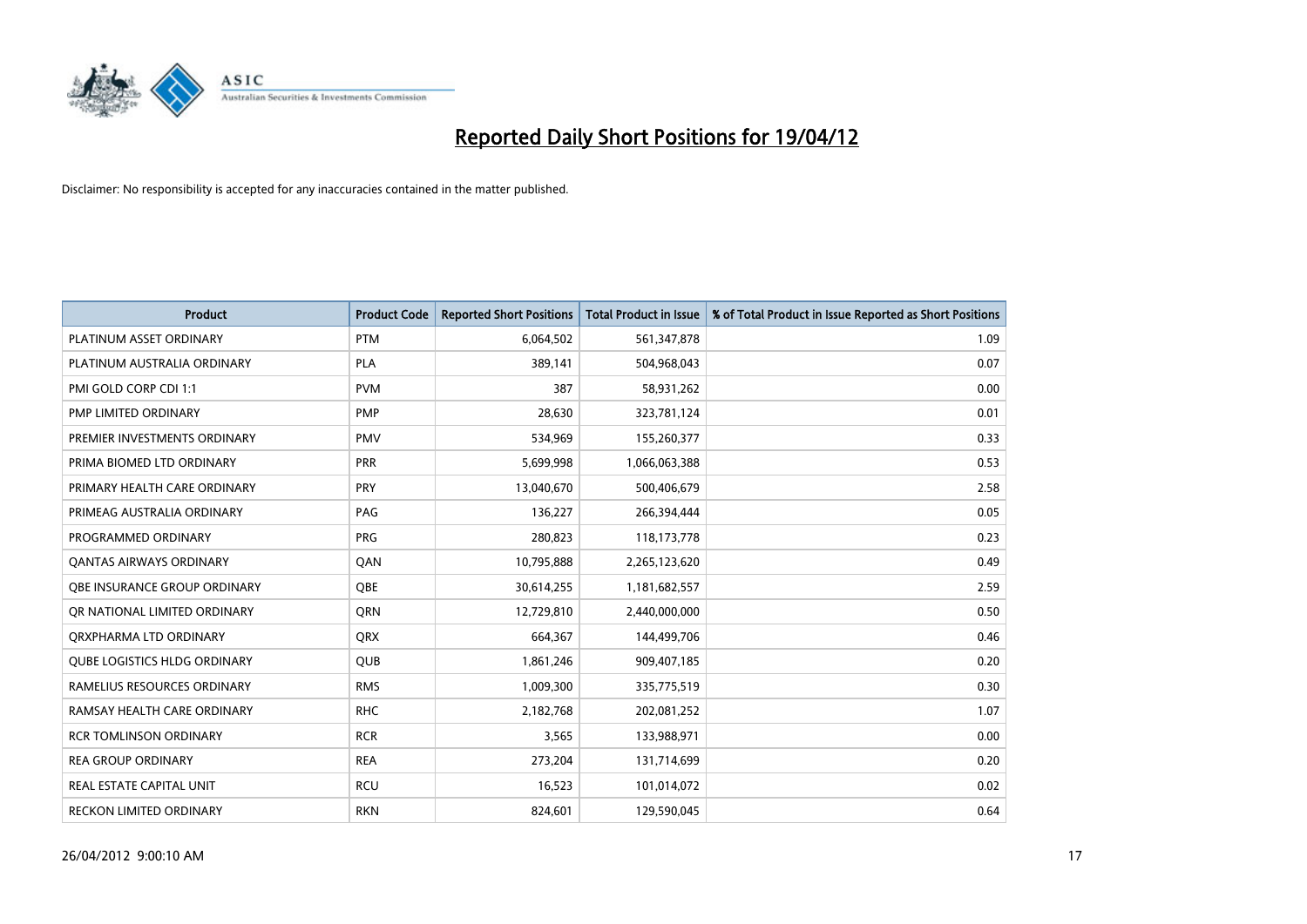

| <b>Product</b>                      | <b>Product Code</b> | <b>Reported Short Positions</b> | <b>Total Product in Issue</b> | % of Total Product in Issue Reported as Short Positions |
|-------------------------------------|---------------------|---------------------------------|-------------------------------|---------------------------------------------------------|
| <b>RED 5 LIMITED ORDINARY</b>       | <b>RED</b>          | 6,772                           | 135,488,008                   | 0.00                                                    |
| <b>RED FORK ENERGY ORDINARY</b>     | <b>RFE</b>          | 10,000                          | 310,229,853                   | 0.00                                                    |
| REDBANK ENERGY LTD ORDINARY         | AEJ                 | 19                              | 786,287                       | 0.00                                                    |
| REGIONAL EXPRESS ORDINARY           | <b>REX</b>          | 10,000                          | 121,254,902                   | 0.01                                                    |
| <b>REGIS RESOURCES ORDINARY</b>     | <b>RRL</b>          | 1,986,643                       | 450,912,907                   | 0.44                                                    |
| RENAISSANCE MINERALS ORDINARY       | <b>RNS</b>          | 2,250,000                       | 108,900,001                   | 2.06                                                    |
| RESMED INC CDI 10:1                 | <b>RMD</b>          | 9,395,919                       | 1,556,242,300                 | 0.57                                                    |
| RESOLUTE MINING ORDINARY            | <b>RSG</b>          | 492,799                         | 656,256,462                   | 0.07                                                    |
| RESOURCE AND INVEST. ORDINARY       | <b>RNI</b>          | 12,500                          | 271,087,528                   | 0.00                                                    |
| <b>RESOURCE GENERATION ORDINARY</b> | <b>RES</b>          | 173                             | 262,895,652                   | 0.00                                                    |
| REVERSE CORP LIMITED ORDINARY       | <b>REF</b>          | 100                             | 92,382,175                    | 0.00                                                    |
| REX MINERALS LIMITED ORDINARY       | <b>RXM</b>          | 749,606                         | 176,447,284                   | 0.42                                                    |
| RHG LIMITED ORDINARY                | <b>RHG</b>          | 36,083                          | 308,483,177                   | 0.01                                                    |
| <b>RIALTO ENERGY ORDINARY</b>       | <b>RIA</b>          | 1,127,982                       | 639,493,758                   | 0.18                                                    |
| <b>RIDLEY CORPORATION ORDINARY</b>  | <b>RIC</b>          | 250,953                         | 307,817,071                   | 0.09                                                    |
| RIO TINTO LIMITED ORDINARY          | <b>RIO</b>          | 22, 141, 567                    | 435,758,720                   | 5.07                                                    |
| ROC OIL COMPANY ORDINARY            | <b>ROC</b>          | 2,871,470                       | 682,506,352                   | 0.42                                                    |
| RURALCO HOLDINGS ORDINARY           | RHL                 | 12,000                          | 55,019,284                    | 0.02                                                    |
| SAI GLOBAL LIMITED ORDINARY         | SAI                 | 3,134,896                       | 204,354,836                   | 1.53                                                    |
| SALMAT LIMITED ORDINARY             | <b>SLM</b>          | 1,599,083                       | 159,802,174                   | 1.00                                                    |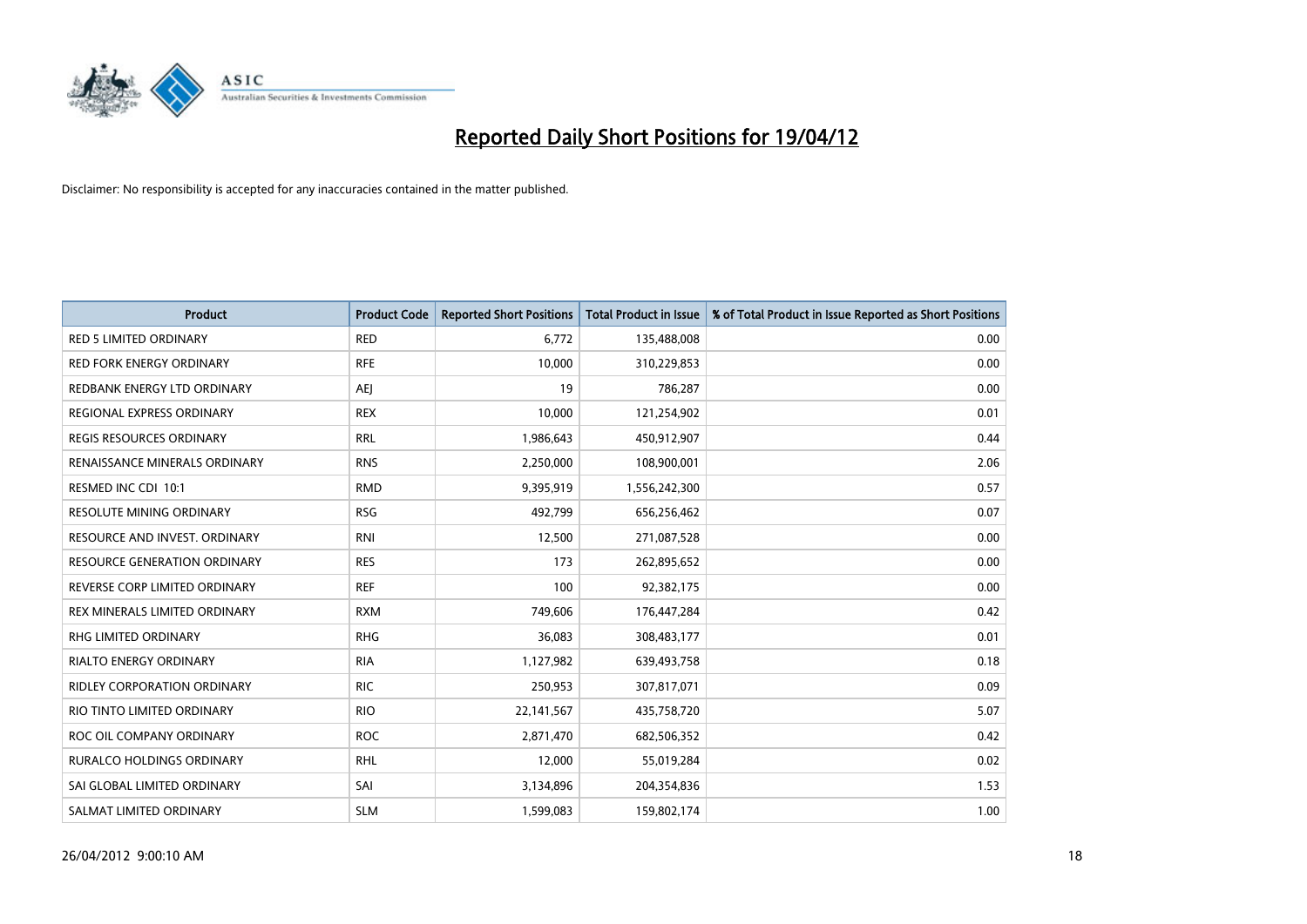

| <b>Product</b>                           | <b>Product Code</b> | <b>Reported Short Positions</b> | <b>Total Product in Issue</b> | % of Total Product in Issue Reported as Short Positions |
|------------------------------------------|---------------------|---------------------------------|-------------------------------|---------------------------------------------------------|
| SAMSON OIL & GAS LTD ORDINARY            | SSN                 | 2,681,108                       | 1,758,622,297                 | 0.15                                                    |
| SANDFIRE RESOURCES ORDINARY              | <b>SFR</b>          | 1,638,190                       | 151,158,635                   | 1.08                                                    |
| <b>SANTOS LTD ORDINARY</b>               | <b>STO</b>          | 6,689,386                       | 952,745,883                   | 0.70                                                    |
| SARACEN MINERAL ORDINARY                 | SAR                 | 1,411,643                       | 594,474,340                   | 0.24                                                    |
| SEDGMAN LIMITED ORDINARY                 | <b>SDM</b>          | 71,321                          | 214,292,930                   | 0.03                                                    |
| SEEK LIMITED ORDINARY                    | <b>SEK</b>          | 12,116,756                      | 337,101,307                   | 3.60                                                    |
| SELECT HARVESTS ORDINARY                 | SHV                 | 415                             | 56,392,664                    | 0.00                                                    |
| SENEX ENERGY LIMITED ORDINARY            | <b>SXY</b>          | 6,421,720                       | 923,847,416                   | 0.69                                                    |
| SERVCORP LIMITED ORDINARY                | SRV                 | 26,183                          | 98,440,807                    | 0.03                                                    |
| SERVICE STREAM ORDINARY                  | <b>SSM</b>          | 400                             | 283,418,867                   | 0.00                                                    |
| SEVEN GROUP HOLDINGS ORDINARY            | <b>SVW</b>          | 806,443                         | 307,410,281                   | 0.25                                                    |
| SEVEN WEST MEDIA LTD ORDINARY            | <b>SWM</b>          | 14,846,609                      | 666,105,054                   | 2.22                                                    |
| SIGMA PHARMACEUTICAL ORDINARY            | <b>SIP</b>          | 6,054,643                       | 1,181,236,748                 | 0.53                                                    |
| SIHAYO GOLD LIMITED ORDINARY             | SIH                 | 125,000                         | 705,211,146                   | 0.02                                                    |
| SILEX SYSTEMS ORDINARY                   | <b>SLX</b>          | 564,819                         | 170,143,997                   | 0.33                                                    |
| SILVER LAKE RESOURCE ORDINARY            | <b>SLR</b>          | 661,368                         | 220,264,064                   | 0.30                                                    |
| SIMS METAL MGMT LTD ORDINARY             | SGM                 | 7,898,457                       | 205,856,443                   | 3.83                                                    |
| SINGAPORE TELECOMM. CHESS DEPOSITARY INT | SGT                 | 7,118,115                       | 165,074,137                   | 4.32                                                    |
| SIRTEX MEDICAL ORDINARY                  | <b>SRX</b>          | 6,083                           | 55,768,136                    | 0.01                                                    |
| SKILLED GROUP LTD ORDINARY               | <b>SKE</b>          | 27,240                          | 233,487,276                   | 0.01                                                    |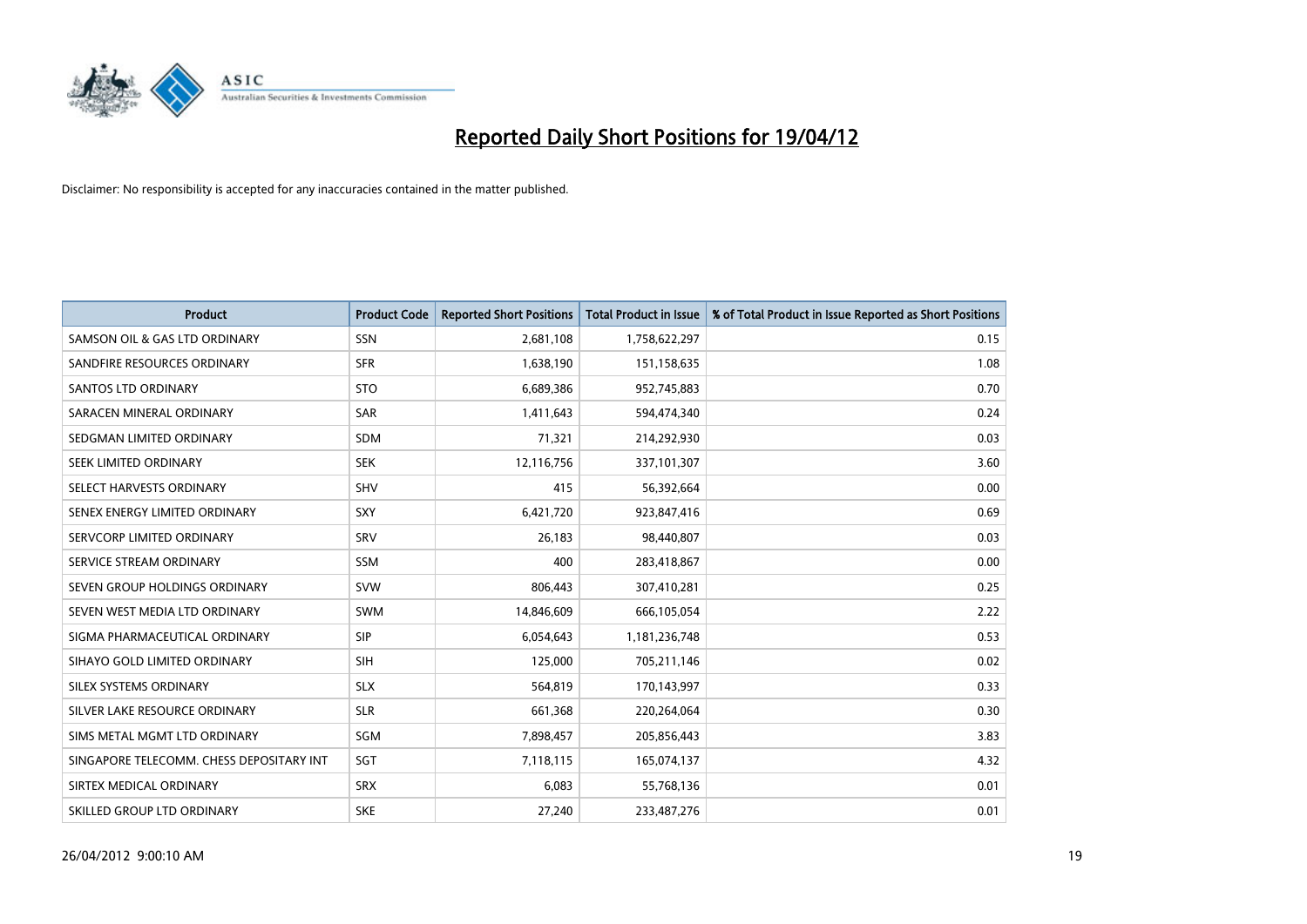

| <b>Product</b>                           | <b>Product Code</b> | <b>Reported Short Positions</b> | <b>Total Product in Issue</b> | % of Total Product in Issue Reported as Short Positions |
|------------------------------------------|---------------------|---------------------------------|-------------------------------|---------------------------------------------------------|
| SKY CITY ENTERTAIN, ORDINARY             | <b>SKC</b>          | 812,442                         | 576,958,340                   | 0.14                                                    |
| SKY NETWORK ORDINARY                     | <b>SKT</b>          | 273,000                         | 389,139,785                   | 0.07                                                    |
| <b>SLATER &amp; GORDON ORDINARY</b>      | SGH                 | 39,719                          | 151,732,093                   | 0.03                                                    |
| SMS MANAGEMENT, ORDINARY                 | <b>SMX</b>          | 687,190                         | 68,290,180                    | 1.01                                                    |
| SONIC HEALTHCARE ORDINARY                | <b>SHL</b>          | 6,675,503                       | 389,969,875                   | 1.69                                                    |
| SOUL PATTINSON (W.H) ORDINARY            | SOL                 | 11,665                          | 239,395,320                   | 0.00                                                    |
| SOUTH BOULDER MINES ORDINARY             | <b>STB</b>          | 11,238                          | 116,232,826                   | 0.00                                                    |
| SP AUSNET STAPLED SECURITIES             | <b>SPN</b>          | 901,172                         | 2,896,219,682                 | 0.02                                                    |
| SPARK INFRASTRUCTURE STAPLED NOTE & UNIT | SKI                 | 19,601,098                      | 1,326,734,264                 | 1.48                                                    |
| SPDR 200 FUND ETF UNITS                  | <b>STW</b>          | 1,200                           | 51,438,531                    | 0.00                                                    |
| SPECIALTY FASHION ORDINARY               | <b>SFH</b>          | 938,238                         | 192,086,121                   | 0.49                                                    |
| SPOTLESS GROUP LTD ORDINARY              | <b>SPT</b>          | 577,057                         | 265,746,161                   | 0.22                                                    |
| ST BARBARA LIMITED ORDINARY              | <b>SBM</b>          | 8,403,307                       | 325,615,389                   | 2.57                                                    |
| STANMORE COAL LTD ORDINARY               | <b>SMR</b>          | 32,758                          | 160,180,221                   | 0.02                                                    |
| STARPHARMA HOLDINGS ORDINARY             | <b>SPL</b>          | 1,280,225                       | 280,802,451                   | 0.46                                                    |
| STHN CROSS MEDIA ORDINARY                | <b>SXL</b>          | 4,128,349                       | 704,594,449                   | 0.59                                                    |
| STOCKLAND UNITS/ORD STAPLED              | SGP                 | 21,186,109                      | 2,260,305,275                 | 0.93                                                    |
| STRAITS RES LTD. ORDINARY                | <b>SRO</b>          | 86,590                          | 408,129,474                   | 0.02                                                    |
| STRIKE ENERGY LTD ORDINARY               | <b>STX</b>          | 688,463                         | 542,653,495                   | 0.13                                                    |
| STW COMMUNICATIONS ORDINARY              | SGN                 | 42,523                          | 362,798,351                   | 0.00                                                    |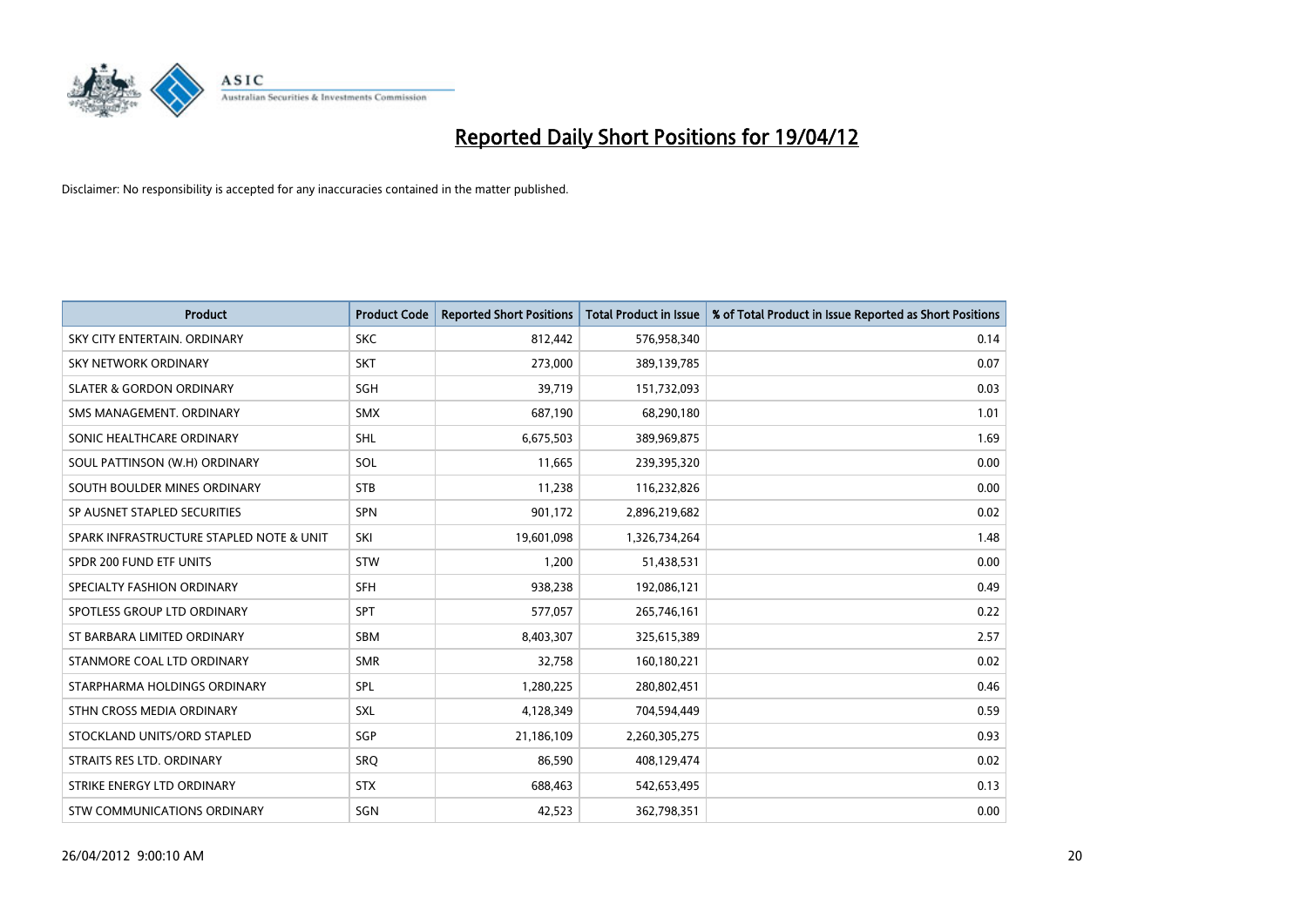

| <b>Product</b>                       | <b>Product Code</b> | <b>Reported Short Positions</b> | <b>Total Product in Issue</b> | % of Total Product in Issue Reported as Short Positions |
|--------------------------------------|---------------------|---------------------------------|-------------------------------|---------------------------------------------------------|
| <b>SUNCORP GROUP LTD ORDINARY</b>    | <b>SUN</b>          | 12,002,135                      | 1,286,600,980                 | 0.90                                                    |
| SUNDANCE ENERGY ORDINARY             | <b>SEA</b>          | 487,063                         | 277,098,474                   | 0.17                                                    |
| SUNDANCE RESOURCES ORDINARY          | <b>SDL</b>          | 6,926,941                       | 2,933,534,505                 | 0.24                                                    |
| SUNLAND GROUP LTD ORDINARY           | <b>SDG</b>          | 18,391                          | 201,578,526                   | 0.01                                                    |
| SUPER RET REP LTD ORDINARY           | SUL                 | 1,001,896                       | 196,152,971                   | 0.49                                                    |
| SYD AIRPORT STAPLED US PROHIBIT.     | <b>SYD</b>          | 8,122,315                       | 1,861,210,782                 | 0.43                                                    |
| TABCORP HOLDINGS LTD ORDINARY        | <b>TAH</b>          | 3,250,273                       | 730,113,969                   | 0.44                                                    |
| TANAMI GOLD NL ORDINARY              | <b>TAM</b>          | 249,038                         | 261,132,677                   | 0.10                                                    |
| TAP OIL LIMITED ORDINARY             | <b>TAP</b>          | 1,809,305                       | 241,295,311                   | 0.75                                                    |
| TASSAL GROUP LIMITED ORDINARY        | <b>TGR</b>          | 18,545                          | 146,304,404                   | 0.00                                                    |
| TATTS GROUP LTD ORDINARY             | <b>TTS</b>          | 7,909,605                       | 1,362,919,733                 | 0.57                                                    |
| <b>TECHNOLOGY ONE ORDINARY</b>       | <b>TNE</b>          | 484                             | 304,910,455                   | 0.00                                                    |
| TELECOM CORPORATION ORDINARY         | <b>TEL</b>          | 11,135,662                      | 1,930,043,981                 | 0.57                                                    |
| <b>TELSTRA CORPORATION, ORDINARY</b> | <b>TLS</b>          | 39,507,426                      | 12,443,074,357                | 0.29                                                    |
| TEN NETWORK HOLDINGS ORDINARY        | <b>TEN</b>          | 61,885,869                      | 1,045,236,720                 | 5.91                                                    |
| TERANGA GOLD CORP CDI 1:1            | <b>TGZ</b>          | 207,899                         | 156, 191, 477                 | 0.11                                                    |
| TEXON PETROLEUM LTD ORDINARY         | <b>TXN</b>          | 22,922                          | 242,539,848                   | 0.01                                                    |
| TFS CORPORATION LTD ORDINARY         | <b>TFC</b>          | 57,942                          | 279,621,829                   | 0.02                                                    |
| THAKRAL HOLDINGS GRP ORDINARY/UNIT   | <b>THG</b>          | $\overline{2}$                  | 585,365,014                   | 0.00                                                    |
| THE REJECT SHOP ORDINARY             | <b>TRS</b>          | 1,546,786                       | 26,071,170                    | 5.95                                                    |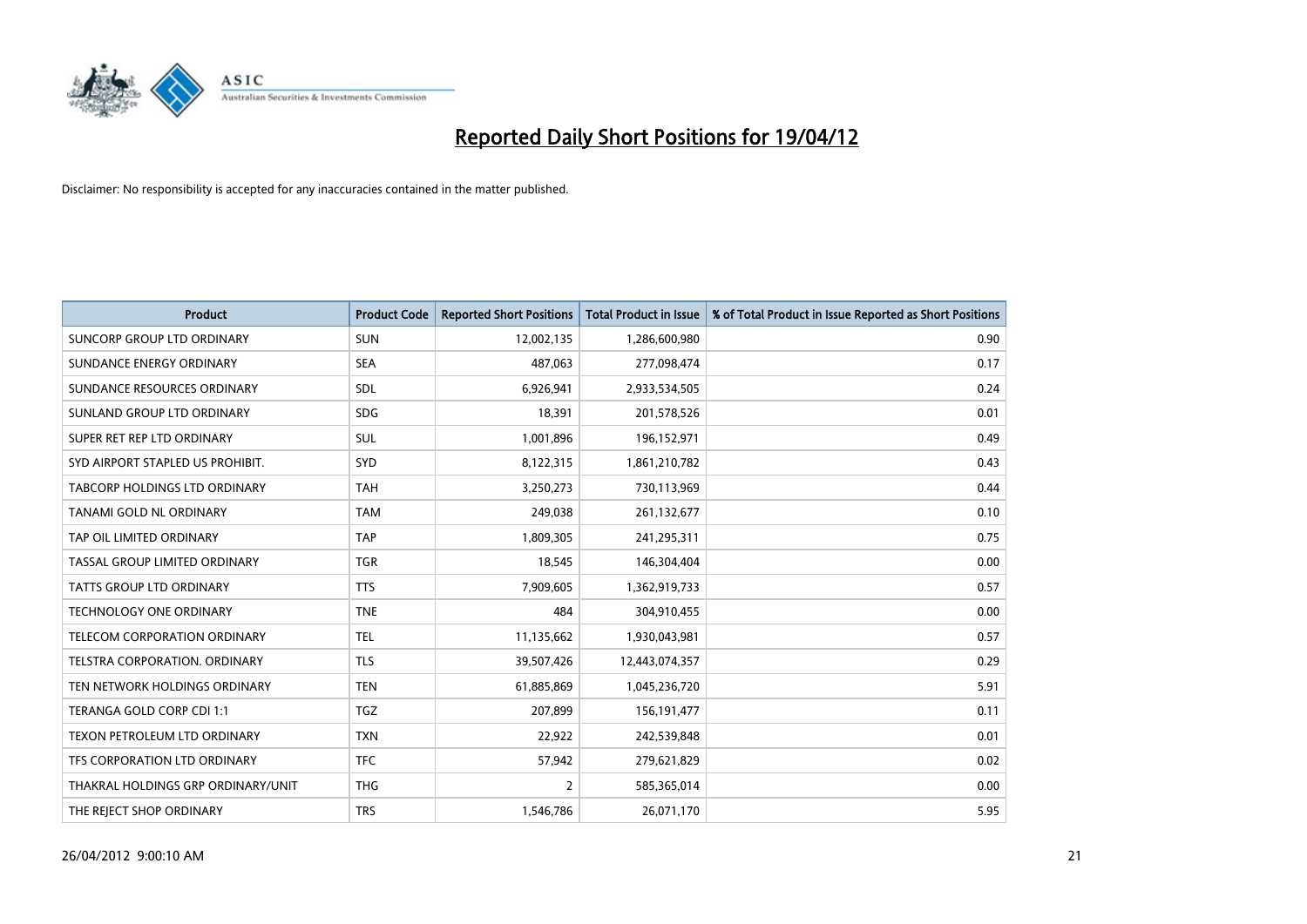

| <b>Product</b>                       | <b>Product Code</b> | <b>Reported Short Positions</b> | <b>Total Product in Issue</b> | % of Total Product in Issue Reported as Short Positions |
|--------------------------------------|---------------------|---------------------------------|-------------------------------|---------------------------------------------------------|
| THINKSMART LIMITED ORDINARY          | <b>TSM</b>          | 175,000                         | 156,005,431                   | 0.11                                                    |
| THORN GROUP LIMITED ORDINARY         | <b>TGA</b>          | 204,919                         | 146,374,703                   | 0.14                                                    |
| TIGER RESOURCES ORDINARY             | <b>TGS</b>          | 2,378,251                       | 673,470,269                   | 0.33                                                    |
| TISHMAN SPEYER UNITS                 | <b>TSO</b>          | 40,786                          | 338,440,904                   | 0.01                                                    |
| TOLL HOLDINGS LTD ORDINARY           | <b>TOL</b>          | 25,075,419                      | 717,133,875                   | 3.48                                                    |
| TOX FREE SOLUTIONS ORDINARY          | <b>TOX</b>          | 19,470                          | 114,668,108                   | 0.01                                                    |
| TPG TELECOM LIMITED ORDINARY         | <b>TPM</b>          | 2,614,665                       | 793,808,141                   | 0.33                                                    |
| TRADE ME GROUP ORDINARY              | <b>TME</b>          | 17,726                          | 395,745,510                   | 0.00                                                    |
| <b>TRANSFIELD SERVICES ORDINARY</b>  | <b>TSE</b>          | 4,102,208                       | 535,175,076                   | 0.78                                                    |
| TRANSPACIFIC INDUST, ORDINARY        | <b>TPI</b>          | 3,093,651                       | 1,578,209,025                 | 0.18                                                    |
| TRANSURBAN GROUP TRIPLE STAPLED SEC. | TCL                 | 4,184,089                       | 1,458,321,112                 | 0.28                                                    |
| TREASURY WINE ESTATE ORDINARY        | <b>TWE</b>          | 14,935,217                      | 647,227,144                   | 2.30                                                    |
| TROY RESOURCES LTD ORDINARY          | <b>TRY</b>          | 1,146,430                       | 89,146,649                    | 1.28                                                    |
| UGL LIMITED ORDINARY                 | UGL                 | 5,051,064                       | 166,315,038                   | 3.03                                                    |
| UNILIFE CORPORATION CDI 6:1          | <b>UNS</b>          | 24.981                          | 263,797,950                   | 0.00                                                    |
| UXC LIMITED ORDINARY                 | <b>UXC</b>          | 501,875                         | 305,034,291                   | 0.16                                                    |
| <b>VENTURE MINERALS ORDINARY</b>     | <b>VMS</b>          | 246,222                         | 232,468,592                   | 0.10                                                    |
| VIRGIN AUS HLDG LTD ORDINARY         | <b>VAH</b>          | 3,857,511                       | 2,210,197,600                 | 0.17                                                    |
| VNGD US TOTAL MARKET CDI 1:1         | <b>VTS</b>          | 5,057                           | 912,993                       | 0.55                                                    |
| WATPAC LIMITED ORDINARY              | <b>WTP</b>          | 58,837                          | 184,332,526                   | 0.02                                                    |